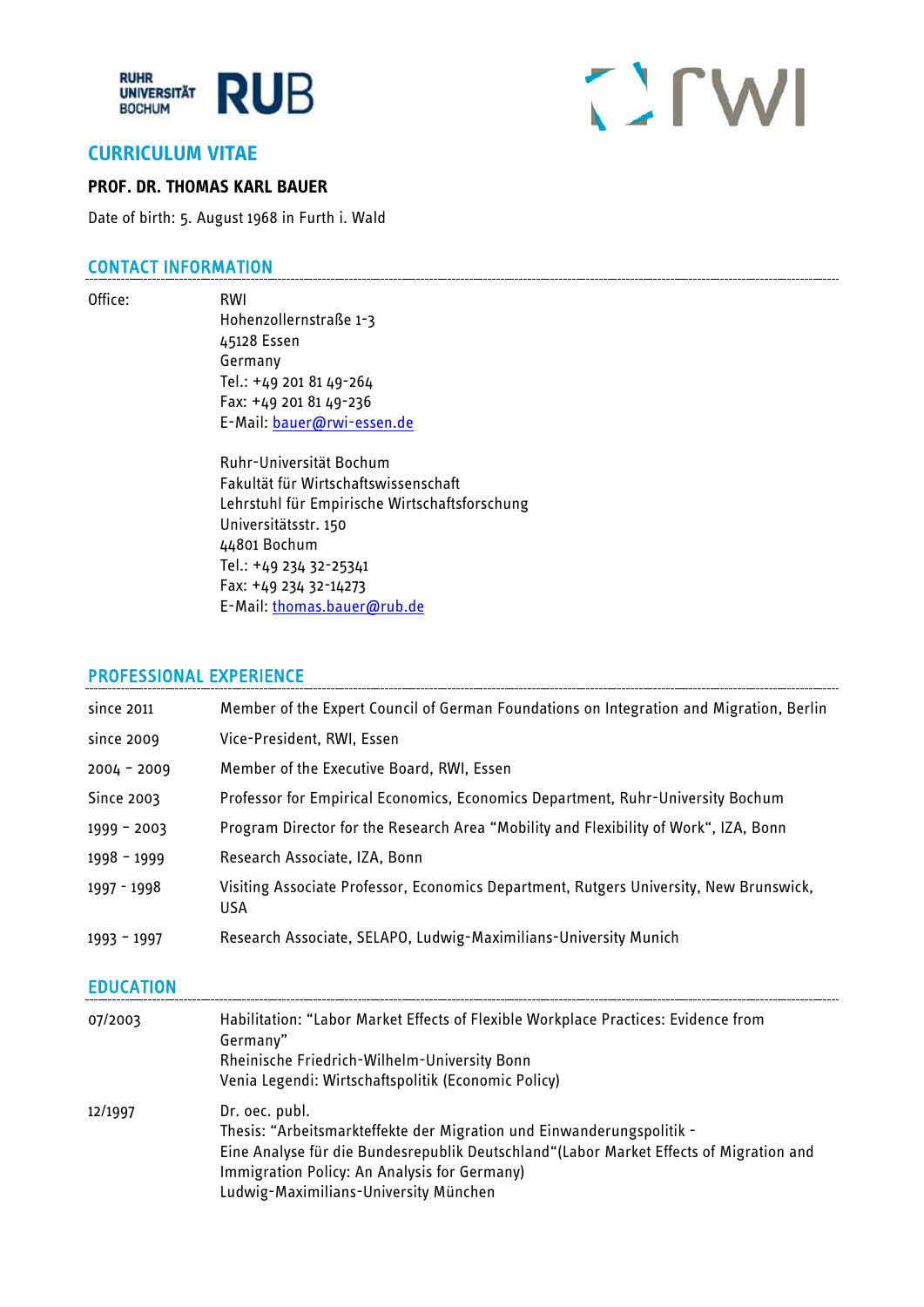| 12/1993 | Diplom-Volkswirt                                                                 |
|---------|----------------------------------------------------------------------------------|
|         | Thesis: "Die Einkommensdynamik vom Immigranten (Income Dynamics of Immigrants) " |
|         | Ludwig-Maximilians-University München                                            |
|         |                                                                                  |

1987-1993 Studies in Economics at the Ludwig-Maximilians-University München

# VISITS TO RESEARCH INSTITUTIONS

| 2013 | Melbourne Institute, University of Melbourne, Australia                      |
|------|------------------------------------------------------------------------------|
| 2002 | Research School of Social Sciences (RSSS), University of Canberra, Australia |
| 1999 | <b>Rutgers University, New Brunswick, USA</b>                                |
| 1998 | RIIM: Simon Fraser University, Barneby, Canada                               |
| 1997 | <b>Rutgers University, New Brunswick, USA</b>                                |
| 1997 | Tel Aviv University, Tel Aviv, Israel                                        |

# FELLOWSHIPS AND AWARDS

| 1998      | Münchener Alumni Dissertation Award                                  |
|-----------|----------------------------------------------------------------------|
| 1998      | Habilitanden-Stipend, German Science Foundation (DFG) (not taken up) |
| 1997-1998 | Feodor-Lynen Stipend of the Alexander von Humbold Foundation         |
| 1997      | BMW AG - Fellow                                                      |

# SELECTED PROJECTS

#### **In progress**

| $2013 - 2015$    | "Der Markt für Pflegedienstleistungen: Eine empirische Analyse (The Market for Long-term<br>Health Care Services: An Empirical Analysis)", sponsored by the German Science<br>Foundation (DFG).                                                                                                                                                                                                                                                                                                                                                                                                                               |
|------------------|-------------------------------------------------------------------------------------------------------------------------------------------------------------------------------------------------------------------------------------------------------------------------------------------------------------------------------------------------------------------------------------------------------------------------------------------------------------------------------------------------------------------------------------------------------------------------------------------------------------------------------|
| $2013 - 2015$    | "Migration und gesellschaftliche Teilhabe: Wechselwirkungen zwischen Bildung,<br>Arbeitsmarkt, Religion und Selbstorganisationen (Migration and Societal Integration:<br>Interdependencies between Education, Labour Markets, Religion and Self-Organizations)",<br>sponsored by the Mercator Research Center Ruhr (MERCUR). In cooperation with Prof. Dr.<br>Ludger Pries (Ruhr-Universität Bochum, Fakultät für Sozialwissenschaft), Prof. Dr. Wilfried<br>Bos (TU Dortmund, Institut für Schulentwicklungsforschung) and Prof. Dr. Haci Halil<br>Uslucan (Universität Duisburg-Essen, Fakultät für Geisteswissenschaften). |
| $2013 - 2014$    | "Die Auswirkungen von Familienarbeit auf die Arbeitsmarktpartizipation, das (Alters-)<br>Einkommen und die Gesundheit von Frauen: Eine empirische Analyse (The Effects of Family<br>Work on Labour Market Participation, Income and Health of Women: An Empirical<br>Analysis)", sponsored by the Ministerium für Innovation, Wissenschaft und Forschung des<br>Landes Nordrhein-Westfalen. In cooperation with Jun.-Prof. Dr. Anja Hartmann (Ruhr-<br>Universität Bochum, Fakultät für Sozialwissenschaft).                                                                                                                  |
| $2011 - 2013$    | "Nachbarschaftseffekte: Eine Analyse individuell-rationalen Verhaltens im sozialen Kontext<br>(Neighborhood Effects)", sponsored by the Leibniz Gemeinschaft. With Stefan Bender (IAB,<br>Nürnberg) and Jürgen Schupp (DIW, Berlin).                                                                                                                                                                                                                                                                                                                                                                                          |
| <b>Completed</b> |                                                                                                                                                                                                                                                                                                                                                                                                                                                                                                                                                                                                                               |
| 2013             | "Regionalökonomische Effekte des Emscherumbaus (Effects of the Emscher Reconstruction<br>on the Regional Economy)", financed by the Emschergenossenschaft.                                                                                                                                                                                                                                                                                                                                                                                                                                                                    |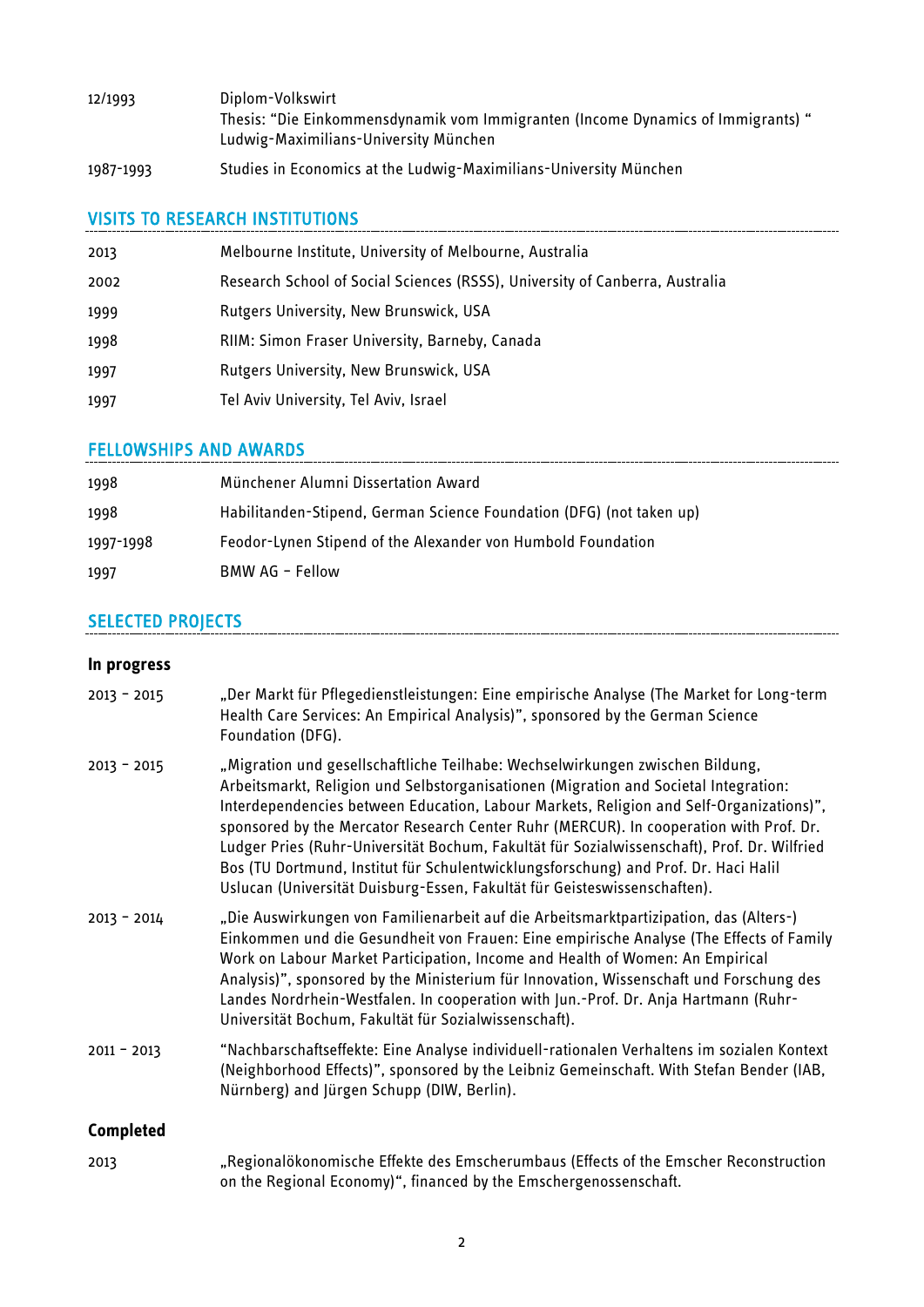| $2011 - 2013$ | "Ehrenamt in Deutschland - Eine ökonomische Analyse (Voluntary Labour in Germany: An<br>Economic Analysis)", sponsored by the Fritz Thyssen Foundation. With Ch.M. Schmidt (RUB<br>and RWI)                                                                                                                                     |
|---------------|---------------------------------------------------------------------------------------------------------------------------------------------------------------------------------------------------------------------------------------------------------------------------------------------------------------------------------|
| 2012          | "Migration - Chance für die Gewinnung von Fachkräften in der Pflegewirtschaft? (Migration<br>- a Chance to Hire Skilled Workers for the Health-Care Sector?) ", financed by the German<br>Federal Ministry of Economics and Technology. With IEGUS GmbH and Arbeitgeberverband<br>Pflege e.V.                                   |
| 2011          | "Ein hedonischer Immobilienpreisindex auf Basis von Internetdaten 2007-2011 (A Hedonic<br>Real-Estate Price Index on the Basis of Internet-Data 2007-2011)". With Immobilienscout24.                                                                                                                                            |
| $2010 - 2011$ | "Administrative Zukunft des Ruhrgebiets (Administrative Future of the Ruhr Area)",<br>financed by the RAG-Foundation.                                                                                                                                                                                                           |
| $2009 - 2011$ | "The Economic Integration of Immigrants from Eastern Europe and Second-Generation<br>Migrants in Israel and Germany", sponsored by the German-Israeli Foundation (GIF). With<br>G. Epstein (Bar Ilan University, Israel) and S. Cohen-Goldner (Bar-Ilan University/Israel).                                                     |
| 2010          | "Varianten für einen Einkommenssteuertarif 2011 (Variations of the Income Tax Tariff 2011)",<br>financed by the German Federal Ministry of Economics and Technology.                                                                                                                                                            |
| 2010          | "Ermittlung der Konjunkturkomponenten für die Länderhaushalte zur Umsetzung der in der<br>Föderalismuskommission II vereinbarten Verschuldungsbegrenzung (Correcting the Budget<br>of the States for Cyclical Components)", financed by the German Federal Ministry of<br>Finance.                                              |
| $2006 - 2010$ | "Betriebliche Lohnbildung und Marktlöhne (Wage Formation in Firms and Market Wages)",<br>sponsored by the German Science Foundation (DFG): Priority Programme<br>"Flexibilisierungspotenziale bei heterogenen Arbeitsmärkten" (SPP 1169). With Stefan<br>Bender (IAB, Nürnberg) and Till von Wachter (Columbia University/USA). |
| 2007          | "Der Beitrag des Mittelstandes zur Entwicklung der Beschäftigung in Deutschland (The<br>Employment Contribution of Small Firms in Germany)", financed by the German Federal<br>Ministry of Research and Technology.                                                                                                             |
| 2006          | "Unternehmensdynamik und alternde Bevölkerung (Self-Employment in an Ageing<br>Society)", financed by the German Federal Ministry of Research and Technology.                                                                                                                                                                   |
| 2005          | "Förderung des Ruhrgebiets? (Support for the Ruhr Area?)", Comment for the Commission<br>for Economics, Small Firms and Technology of the Federal State North-Rhine Westphalia.                                                                                                                                                 |
| 2004          | "Fiskalische Kosten der Zuwanderer (Fiscal Costs of Immigrants)", financed by the Federal<br>Commission for Immigration and Integration.                                                                                                                                                                                        |
| 1999          | "Assessment of Possible Migration Pressure and its Labour Market Impact Following EU<br>Enlargement to Central and Eastern Europe", financed by the Department for Education and<br>Employment (London/UK).                                                                                                                     |

### EDITORIAL AND REFEREE WORK

| Editor      |                             |
|-------------|-----------------------------|
| Since 2007  | <b>Ruhr Economic Papers</b> |
| 2004 - 2006 | RWI: Mitteilungen           |

#### **Journals**

Annales d´Economie et de Statistique, American Economic Review, American Ecomonic Journal: Applied Economics, AStA Wirtschafts- und Sozialstatistisches Archiv, British Journal of Industrial Relations, Canadian Journal of Economics, Demography, Economic Inquiry, Economic Journal, Economic Letters, Economics of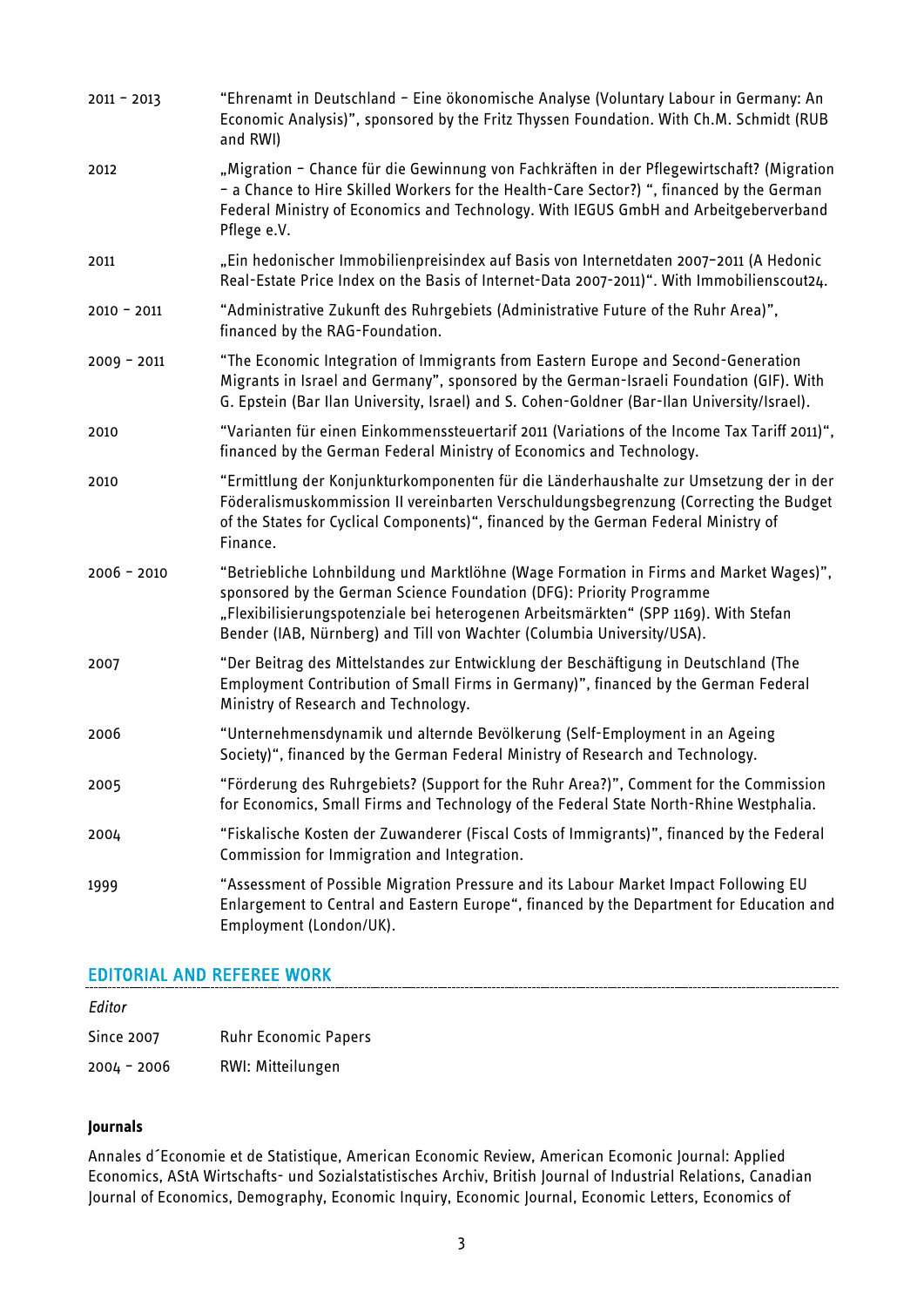Education Review, Edward Elgar Publishing, Empirical Economics, European Economic Review, European Journal of Political Economy, German Economic Review, International Migration, Industrial and Labor Relations Review, International Migration Review, Jahrbücher für Nationalökonomie und Statistik, Journal of Business and Economic Statistics, Journal of Development Economics, Journal of Economic Inequality, Journal of Human Capital, Journal of International Migration and Integration, Journal of Labor Economics, Journal of Population Economics, Journal of the European Economic Association, Konjunkturpolitik (Applied Research Quarterly), Labour, Labour Economics, Manchester School, Oxford Bulletin of Economics and Statistics, Princeton University Press, Public Choice, Quarterly Review of Economics, Review of Development Economics, Review of Economics of the Household, Review of Income and Wealth, Scandinavian Journal of Economics, Schmollers Jahrbuch, Scottish Journal of Political Economy, Southern Economic Journal, World Development, Zeitschrift für ArbeitsmarktForschung (ZAF), Zeitschrift für Betriebswirtschaft

#### **Institutions**

Anglo-German Foundation for the Study of Industrial Society (London/UK), Austrian Science Fund (Wien, Austria), Bar-Ilan University (Bar Ilan/Israel), Bayerisches Staatsministerium für Wissenschaft, Forschung und Kunst (Munich/Germany), British Science Foundation (London/UK), Deutsche Forschungsgemeinschaft (DFG), ETH Zürich (Zürich/Switzerland),European Commission, DG Employment, Social Affairs and Equal Opportunities (Brüssel/Belgium), Fonds National de la Recherche (Luxembourg), Fundação para a Ciência e a Tecnologia (Lisboa/Portugal), German-Israeli Foundation (GIF) (Jerusalem/Israel), Hans-Böckler-Stiftung (Düsseldorf), Humboldt-Universität Berlin, Israel Science Foundation (Jerusalem/Israel), Melbourne Institute of Applied Economic and Social Research (MIAESR), Faculty of Economics and Commerce, University of Melbourne (Melbourne/Australia), National Science Foundation (Washington/USA), The British Academy (London/UK), University of Aarhus (Aarhus/Denmark), Universität Nürnberg-Erlangen, Universität Rostock, University of Sydney (Sydney/Australian)

#### PUBLICATIONS

#### **Monographs**

Bauer, Th.K., G. Gigerenzer and W. Krämer (2014), Warum dick nicht doof macht und Genmais nicht tötet. Frankfurt, New York: Campus Verlag.

[Sachverständigenrat deutscher Stiftungen für Integration und Migration](http://www.rwi-essen.de/bauer) (2013), Erfolgsfall Europa? Folgen und Herausforderungen der EU-Freizügigkeit für Deutschland - Jahresgutachten 2013 mit Migrationsbarometer. Berlin: Sachverständigenrat deutscher Stiftungen für Integration und Migration.

[Sachverständigenrat deutscher Stiftungen für Integration und Migration](http://www.rwi-essen.de/bauer) (2012), Integration im föderalen System: Bund, Länder und die Rolle der Kommunen – Jahresgutachten 2012 mit Integrationsbarometer. Berlin: Sachverständigenrat deutscher Stiftungen für Integration und Migration.

Bauer, Th.K., M. Fertig and Ch.M. Schmidt (2009), Empirische Wirtschaftsforschung: Eine Einführung. Springer: Berlin et al.

Bachmann, R., Th.K. Bauer, J. Kluve, S. Schaffner and Ch.M. Schmidt (2008), Mindestlöhne in Deutschland - Beschäftigungswirkungen und fiskalische Effekte. RWI Materialien 43. Essen.

Bauer, Th.K., D. Engel, K. Brink, S. Down, J. Hartmann, L. Jacobi, T. Kautonen, L. Trettin, F. Welter and J. Wiklund, (2007) Unternehmensdynamik und alternde Bevölkerung. Duncker & Humboldt: Berlin.

Lageman B., Th.K. Bauer, W. Dürig, R. Kambeck, J. Kluve, U. Neumann and Ch.M. Schmidt (2005), Strukturwandel ohne Ende? Aktuelle Vorschläge zur Revitalisierung des Ruhrgebiets und ihre Bewertung. RWI Materialien 20. Essen.

Bauer, Th.K. and K.F. Zimmermann (2002), The Economics of Migration. Volume I-IV. Edward Elgar Publishing Ltd.: Cheltenham.

Bauer, Th.K., H. Bonin, R. Fahr, H. Hinte and K.F. Zimmermann (2002), Arbeitskräftebedarf bei hoher Arbeitslosigkeit. Springer: Berlin et al.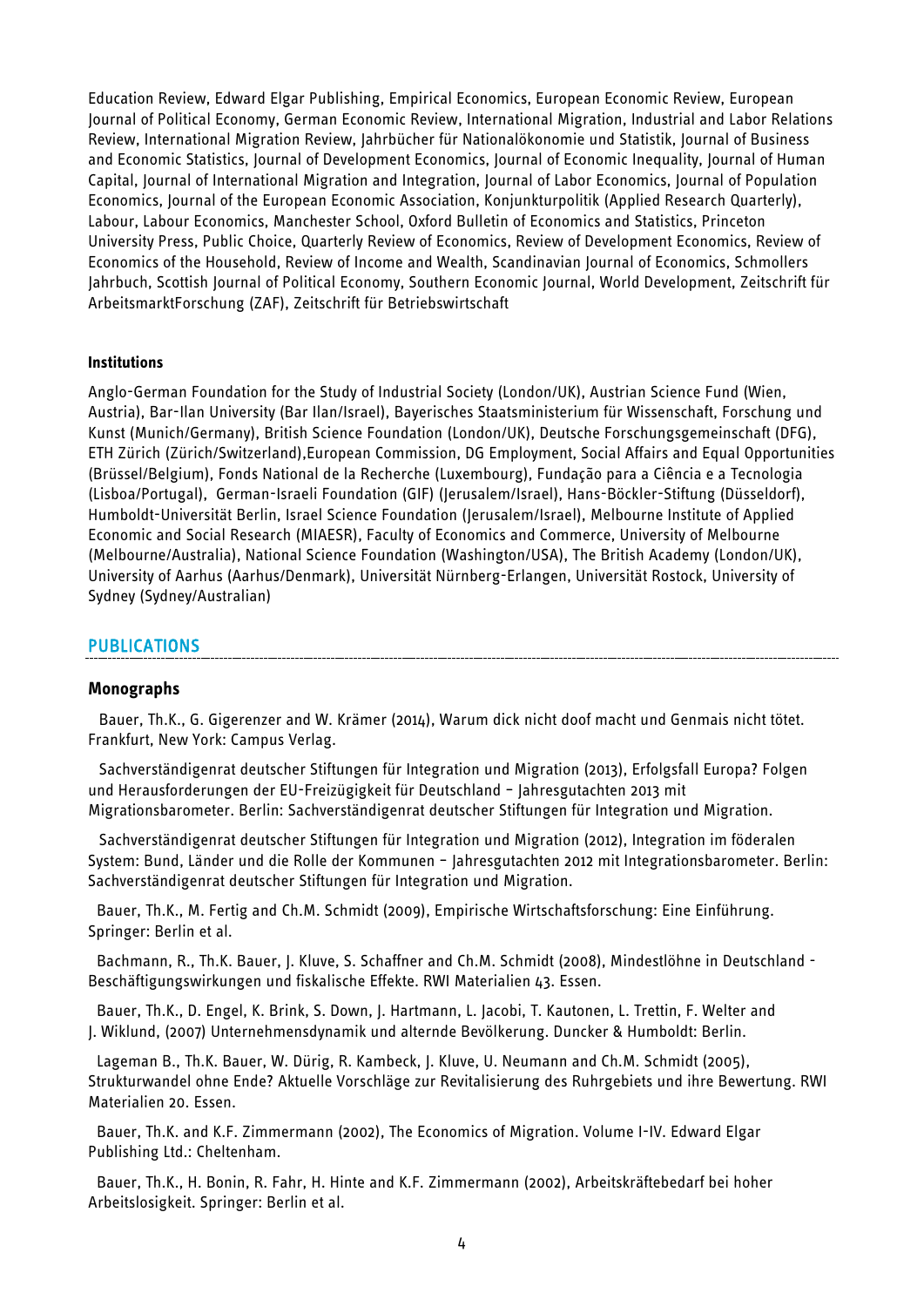Bauer, Th.K. (1998), Arbeitsmarkteffekte der Migration und Einwanderungspolitik: Eine Analyse für die Bundesrepublik Deutschland. Physika: Heidelberg.

Bauer, Th.K. and K.F. Zimmermann (1997), Arbeitsbuch Makroökonomie. Springer: Berlin et al.

#### **Articles in Refereed Journals**

Bauer, Th.K., S. Bender, A.R. Paloyo und Ch.M. Schmidt (2014), Do Guns Displace Books? – The Impact of Compulsory Military Service on Educational Attainment. Economics Letters 124: 513-515

[Bachmann, R.,](http://www.rwi-essen.de/ronald-bachmann) [Th.K. Bauer](http://www.rwi-essen.de/bauer) und [H. Kröger](http://www.rwi-essen.de/hanna-kroeger) (2012), [Minimum Wages as a Barrier to Entry –](http://www.rwi-essen.de/publikationen/ruhr-economic-papers/455/) Evidence from [Germany.](http://www.rwi-essen.de/publikationen/ruhr-economic-papers/455/) *Ruhr Economic Papers* #329. RWI, RUB. DOI: [10.4419/86788378.](http://dx.doi.org/10.4419/86788378) Forthcoming in: LABOUR – An International Journal.

Bauer, Th.K., J. Bredtmann und Ch.M. Schmidt (2013), Time vs. Money – The Supply of Voluntary Labor and Charitable Donations across Europe. *European Journal of Political Economy 32 (4): 80-94*.

[Bauer, Th.K.](http://www.rwi-essen.de/bauer) und [M. Stroka](http://www.rwi-essen.de/magdalena-stroka) (2013), Female Labour Supply and Nursing Home Prices. *Health Care Management Science* 16(3), 258-270.

Braeseke, G., M. Merda, T. K. Bauer, S. Otten, M. Stroka und A. Talmann (2013), Migration - Chancen für die Gewinnung von Fachkräften in der Pflegewirtschaft. Bundesgesundheitsblatt 56(8): 1119-1126.

Bauer, Th.K., R. Flake und M. Sinning (2013), Labor Market Effects of Immigration – Evidence from Neighborhood Data. *Review of International Economics* 21(2): 370-385.

Bauer, Th.K., S. Feuerschütte, M. Kiefer, P. an de Meulen, M. Micheli, T. Schmidt und L.-H. Wilke (2013), Ein hedonischer Immobilienpreisindex auf Basis von Internetdaten: 2007-2011, *AStA Wirtschafts- und Sozialstatistisches Archiv 7, 5-30.*

Bauer, Th.K., S. Braun und M. Kvasnicka (2013), The Economic Integration of Forced Migrants – Evidence for Post-War Germany. *Economic Journal* (forthcoming), DOI: 10.1111/ecoj.12023.

[Bauer, Th.K.,](http://www.rwi-essen.de/bauer) S. Bender, J. Heining und [Ch.M. Schmidt](http://www.rwi-essen.de/schmidt) (2012), The Lunar Cycle, Sunspots and the Frequency of Births in Germany, 1920 – 1989. *Economics & Human Biology* (forthcoming)

[Bauer, Th.K.,](http://www.rwi-essen.de/bauer) K. Lindenbaum, [M. Stroka,](http://www.rwi-essen.de/magdalena-stroka) S. Engel, R. Linder und F. Verheyen (2012), Fall risk increasing drugs and injuries of of frail elderly - evidence from administrative data. Pharmacepidemiology and Drug Safety 21 (12), 1321-1327.

Bauer, Th.K., S. Bender, A.R. Paloyo und Ch.M. Schmidt (2012), Evaluating the Labor-Market Effects of Compulsory Military Service. *European Economic Review* 56(4): 814-829.

Bauer, Th.K. und Ch.M. Schmidt (2012), WTP vs. WTA: Christmas Presents and the Endowment Effect. *Jahrbücher für Nationalökonomie und Statistik* 232 (1): 4-11.

Bauer, Th.K. und M. Sinning (2011), The Savings Behavior of Temporary and Permanent Migrants in Germany. *Journal of Population Economic* 24(2): 421-449.

Bauer, Th.K., D.A. Cobb-Clark, V. Hildebrand und M. Sinning (2011), A Comparative Analysis of the Nativity Wealth Gap. *Economic Inquiry* 49 (4): 989-1007.

Bauer, Th.K. und M. Sinning (2010), Blinder-Oaxaca Decomposition for Tobit Models. *Applied Economics* 42 (12): 1569-1575.

Bauer, Th.K. und Ch.M. Schmidt (2009), Haben und nicht Haben – Eine Analyse der Wertschätzung von Weihnachtsgeschenken in Deutschland. *Schmollers Jahrbuch* – *Journal of Applied Social Science Studies* 129: 523- 538.

Bauer, Th.K. und M. Sinning (2009), The Purpose of Remittances: Evidence from Germany. *Jahrbücher für Nationalökonomik und Statistik* 229 (6): 730-742.

Basilio, L., Th.K. Bauer und M. Sinning (2009), Analyzing the Labor Market Activity of Immigrant Families in Germany. *Labour Economics* 16 (5): 510-520.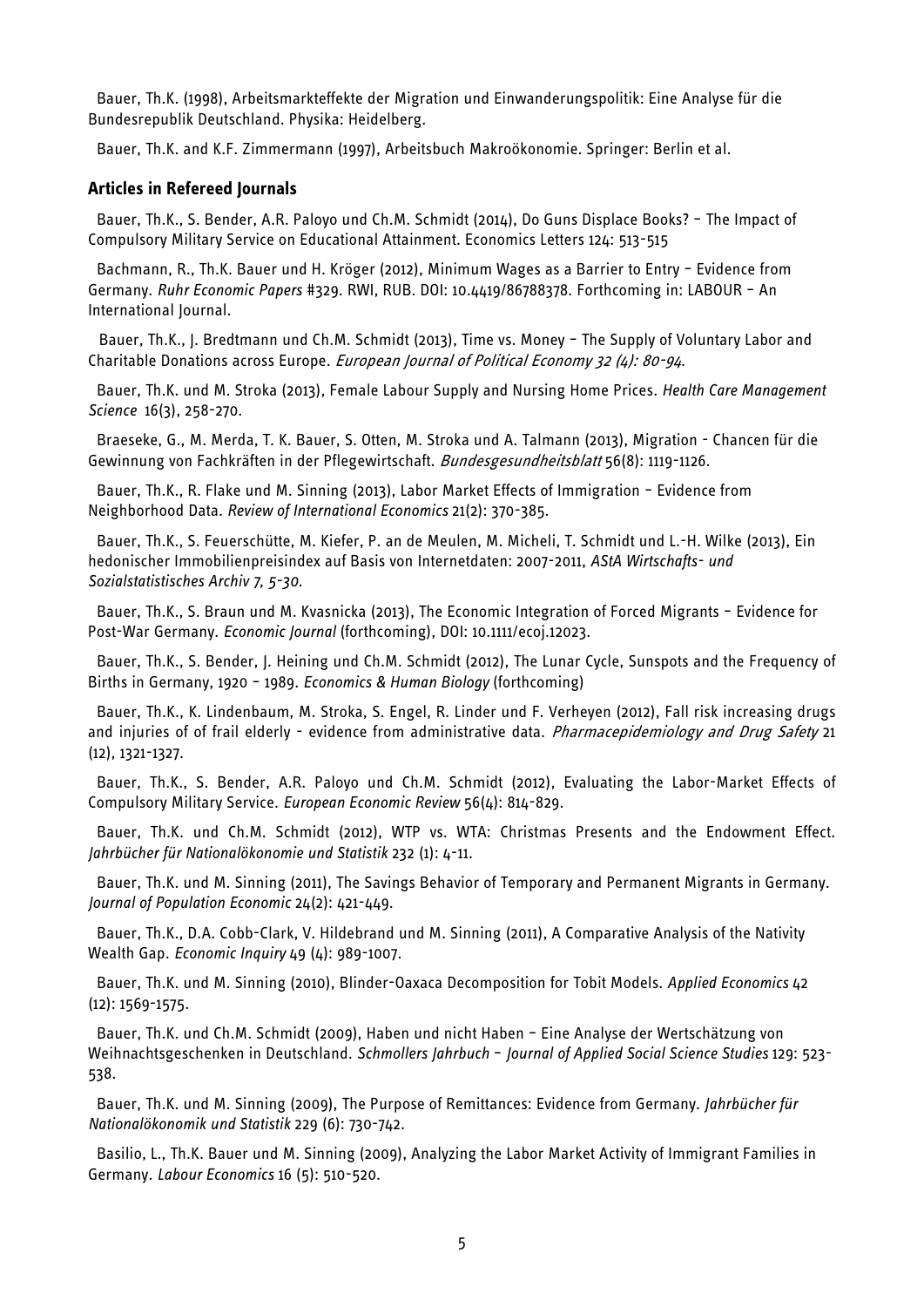Bauer, Th.K., J. Kluve, S. Schaffner und Ch.M. Schmidt (2009), Fiscal Effects of Minimum Wages: An Analysis for Germany. *German Economic Review* 10 (2): 224-242.

Bauer, Th.K., G. Epstein und I.N. Gang (2009), Measuring Ethnic Linkages among Migrants. *International Journal of Manpower* 30 (1/2): 56-69.

Bauer, Th.K., M. Hahn und M. Sinning (2008), The Blinder-Oaxaca Decomposition for Non-Linear Regression Models. *Stata Journal* 8 (4): 480-492.

Bauer, Th.K., A. Schmucker und M. Vorell (2008), KMU und Arbeitsplatzdynamik: Eine Analyse auf Basis der Beschäftigten-Historik-Datei. *Zeitschrift für Arbeitsmarktforschung* 41 (2/3): 199-221.

Bauer, Th.K. und M. Sinning (2008), An Extension of the Blinder-Oaxaca Decomposition to Non-Linear Models. *AStA – Advances in Statistical Analysis* 92 (2): 197-206.

Bauer, Th.K., L. Goette, und U. Sunde (2007), Wage Rigidity: Measurement, Causes, and Consequences. *Economic Journal* 117 (524): F499-F507.

Bauer, Th.K., H. Bonin, L. Goette und U. Sunde (2007), Real and Nominal Wage Rigidities and the Rate of Inflation: Evidence from West German Micro Data. *Economic Journal* 117 (524): F508-F529.

Bauer, Th.K., S. Göhlmann und M. Sinning (2007), Gender Differences in Smoking Behavior. *Health Economics* 16 (9): 895-909.

Bauer, Th.K., S. Bender und H. Bonin (2007), Dismissal Protection and Worker Flows in Small Establishments. *Economica* 296 (74): 804-821.

Bauer, Th.K., I.N. Gang und G. Epstein (2007), The Influence of Stocks and Flows on Migrants' Location Choices. In Solomon W. Polachek und Oliver Bargain (Hrsg.), Aspects of Worker Well-Being, Research in Labor Economics 26, 199-229.

Bauer, Th.K., I.N. Gang und G. Epstein (2005), Enclaves, Language and the Location Choice of Migrants. *Journal of Population Economics* 18 (4): 649-662.

Bauer, Th.K., P.J. Droß und J.P. Haisken-DeNew (2005), Sheepskin Effects in Japan. *International Journal of Manpower 26* (4): 320-335.

Bauer, Th.K. und A. Kunze (2005), The Demand for High-Skilled Workers and Immigration Policy. *Brussels Economic Review*, 47 (1): 57-75.

Bauer, Th.K. (2004), High Performance Workplace Practices and Job Satisfaction: Evidence from Europe. *RWI Mitteilungen* 54/55 (1): 1-29.

Bauer, Th.K. und S. Bender (2004), Technological Change, Organizational Change, and Job Turnover. *Labour Economics* 11 (3): 265-291.

Bauer, Th.K., P. Pereira, M. Vogler und K.F. Zimmermann (2002), Portuguese Migrants in the German Labor Market: Selection and Performance. *International Migration Review*, 36(2): 467-491.

Bauer, Th.K. und R. Riphahn (2002), Employment Effects of Payroll Taxes - An Empirical Test for Germany. *Applied Economics* 34(7): 865-876.

Bauer, Th.K. (2002), Educational Mismatch and Wages: A Panel Analysis. *Economics of Education Review* 21(3): 221-229.

Bauer, Th.K. (2002), Migration, Sozialstaat und Zuwanderungspolitik. *Vierteljahrshefte zur Wirtschaftsforschung*, 71 (2): 249-271.

Bauer, Th.K. und I.N. Gang (2001), Sibling Rivalry in Educational Attainment: The Case of Germany. *Labour*  15(2): 237-255.

Bauer, Th.K. und J.P. Haisken-DeNew (2001), Employer Learning and the Returns to Schooling. *Labour Economics*, 8(2): 161-180.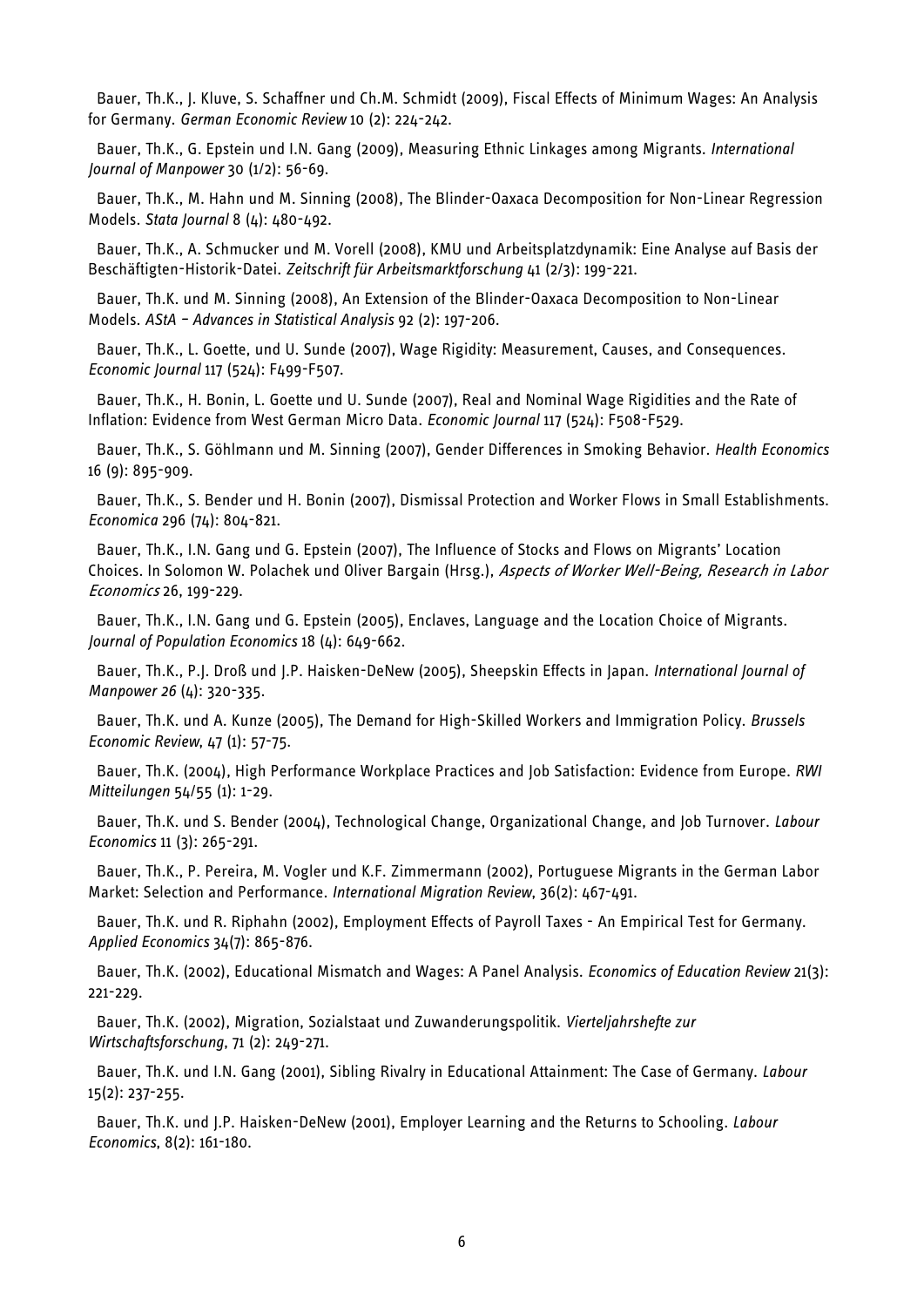Bauer, Th.K., M. Lofström und K.F. Zimmermann (2000), Immigration Policy, Assimilation of Immigrants and Natives' Sentiments towards Immigrants: Evidence from 12 OECD-Countries. *Swedish Economic Policy Review* 7  $(2): 11-53.$ 

Bauer, Th.K. und K.F. Zimmermann (1999), Overtime Work and Overtime Compensation in Germany. *Scottish Journal of Political Economy*, 46 (4): 419-436.

Bauer, Th.K. und I.N. Gang (1999), Siblings, their Sex Composition and Educational Attainment in Germany. *Vierteljahrshefte zur Wirtschaftsforschung* (Quarterly Journal of Economic Research), 68 (2): 215-221.

Bauer, Th.K. und K.F. Zimmermann (1997), Unemployment and Wages of Ethnic Germans. *Quarterly Review of Economics and Finance* 37: 361-377.

Bauer, Th.K. und K.F. Zimmermann (1997), Network Migration of Ethnic Germans. *International Migration Review* 31(1): 143-149.

Bauer, Th.K. und K.F. Zimmermann (1996), Gastarbeiter und Wirtschaftsentwicklung im Nachkriegsdeutschland. *Jahrbuch für Wirtschaftsgeschichte* (2): 73-108.

#### **Contributions to Monographs, Collected Volumes & Non Refereed Journals**

Bauer, Th. K. (2014), Der Mindestlohn aus ökonomischer Sicht. In: Gesellschaft für Rechtspolitik, Trier/Institut für Rechtspolitik an der Universität Trier (Hrsg.), Bitburger Gespräche in München. Trier: Mohr Siebeck. 61-73

[Mennicken,](http://www.rwi-essen.de/roman-mennicken) R. und Th.K. Bauer (2012), Die Entwicklung des Pflegemarkts in Deutschland. In: von Eiff, W. und O. Lorenz (Hrsg.), Jahrbuch Gesundheitswirtschaft 2012: Strategien & Prozesse - E-Health & Vernetzung -Trends & Best Practices. Berlin: Wegweiser Media & Conferences. 28-29.

Bauer, Th.K. (2009), Migration, Return Migration and Uncertain Costs. In Ansgar Belke, Hans-Helmut Kotz, Stephan Paul und Christoph M. Schmidt (Hrsg.). *Wirtschaftspolitik im Zeichen europäischer Integration. Festschrift für Wim Kösters anlässlich seines 65. Geburtstags.* Duncker & Humboldt, Berlin, 97 – 115.

Bauer, Th.K., und Ch.M. Schmidt (2008), Fakten, Trends und wirtschaftliche Konsequenzen des demographischen Wandels. In Th. Sternberg und M. Kröger (Hrsg.), *Generationen – Aspekte des demographischen Wandels*. Dialogverlag, Münster, 9-37.

Bauer, Th.K. und Ch.M. Schmidt (2007), Mindestlöhne und das Entsendegesetz. *Wirtschaftsdienst* 87 (3): 160- 163.

Bauer, Th.K., B. Augurzky, S. Schaffner (2007), Zeigt die Praxisgebühr die gewünschte Wirkung? Steuerungsproblem im deutschen Gesundheitssystem – Aktuelle Ergebnisse empirischer Forschung. In B. A. Kuchinke, T. Sundmacher und J. Zerth (Hrsg.), *DIBOGS-Beiträge zur Gesundheitsökonomie und Sozialpolitik*. Universitätsverlag, Ilmenau.

Bauer, Th.K., H.D. von Löffelholz und Ch.M. Schmidt (2006), Wirtschaftsfaktor ältere Migrantinnen und Migranten in Deutschland – Stand und Perspektiven. In Deutsches Zentrum für Altersfragen (Hrsg.), *Lebenssituationen und Gesundheit älterer Migranten in Deutschland.* LIT Verlag, Berlin, 77-128.

Bauer, Th.K., B. Dietz, K.F. Zimmermann und E. Zwintz (2005), German Migration: Development, Assimilation, and Labour Market Effects. In K. F. Zimmermann (Hrsg.), *European Migration: What Do We Know?* Oxford University Press, Oxford, 197-261.

Bauer, Th.K., J.P. HaiskenDeNew und Ch.M. Schmidt (2005), International Labour Migration, Economic Growth and Labour Markets: The Current State of Affairs. In M. Macura, A.L. MacDonald, and W. Haug (Hrsg.), *The New Demographic Regime – Population Challenges and Policy Responses.* United Nations, New York and Geneva, 111- 135.

Bauer, Th.K., C. Larsen und P.Chr. Matthiessen (2005), Immigration Policy and Danish and German Immigration. In T. Tranæs and K.F. Zimmermann (Hrsg.), *Migrants, Work, and the Welfare State.* University Press of Southern Denmark, Odense, 31-73.

Bauer, Th.K. und N.K. Nielsen (2005), Data Discription. In T. Tranæs and K. F. Zimmermann (Hrsg.), *Migrants, Work and the Welfare State.* University Press of Southern Denmark, Odense, 405-427.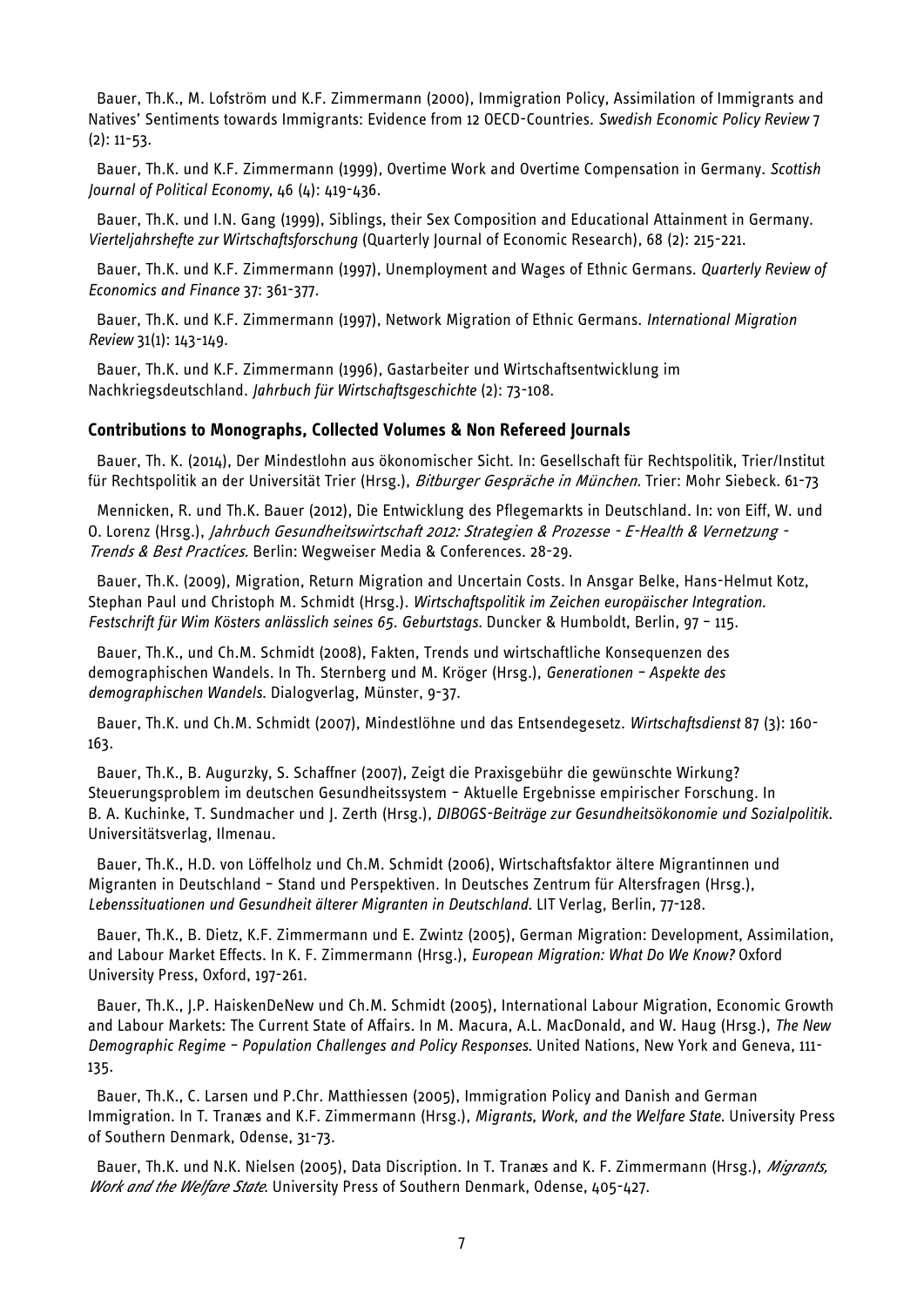Bauer, Th.K. und K.F. Zimmermann (2002), Migration Research: An Introduction. In K. F. Zimmermann and Th.K. Bauer (Hrsg.), *The Economics of Migration*. Volume I. Cheltenham: Edward Elgar Publishing Ltd.

Bauer, Th.K. und K.F. Zimmermann (1999), Immigration Policies in Integrated National Economies. In C. Lankowski (Hrsg.), *Responses to Globalization in Germany and the United States: Seven Sectors Compared*.

Bauer, Th.K. und K.F. Zimmermann (1999), Überstundenarbeit und Überstundenkompensation in Deutschland. *Wirtschaftsdienst* 79 (8): 480-486.

Bauer, Th.K. und R. Riphahn (1998), Labor Demand, Unemployment, and the Cost of Social Insurance Schemes in Germany. In S.W. Black (Hrsg), *Globalization, Technological Change, and the Welfare State*. Kluwer Academic Publishers, Dordrecht, 213-229.

Bauer, Th.K. (1997), Lohneffekte der Zuwanderung: Eine empirische Untersuchung für Deutschland. *Mitteilungen aus der Arbeitsmarkt- und Berufsforschung* 30: 652-656.

Bauer, Th.K. und K.F. Zimmermann (1997), Studierverhalten und Prüfungserfolg: Ergebnisse einer Studienumfrage. *WiSt (Wirtschaftswissenschaftiches Studium)* 27 (3): 159-161.

Bauer, Th.K. und K.F. Zimmermann (1997), Causes of International Migration: A Survey. In: C. Gorter, P. Nijkamp, und J. Poot (Hrsg.), *Immigrants, the City and the Labour Market*. Aldershot, Brookfield (USA), Singapore, Sidney: Ashgate, 95-127.

Bauer, Th.K. und K.F. Zimmermann (1997), Looking South and East: Labour Market Implications of Migration in Europe and Developing Countries. In O. Memedovic (Hrsg.), *Globalization of Labour Markets, Challenges, Adjustment and Policy Response in the European Union and the LDC's.* Dordrecht, et al.: Kluwer Academic Publishers, 75-103.

Bauer, Th.K. und K.F. Zimmermann (1997), Integrating the East: The Labor Market Effects of Immigration. In S. W. Black (Hrsg.), *Europe's Economy Looks East: Implications for Germany and the EU*. Cambridge University Press, Cambridge, 269-306.

Bauer, Th.K. und K.F. Zimmermann (1996), Konjunktur, Migration und Beschäftigung: Erfahrungen aus dem Gastarbeiterregime. In: E. Helmstädter, G. Poser, und H. J. Ramser (Hrsg.), *Beiträge zur angewandten Wirtschaftsforschung: Festschrift für Karl Heinrich Oppenländer.* Berlin: Duncker & Humblot, 83-96.

Bauer, Th.K. und K.F. Zimmermann (1995), Arbeitslosigkeit und Löhne von Aus- und Übersiedlern. In V. Steiner und L. Bellmann (Hrsg.), *Mikroökonomik des Arbeitsmarktes, Beiträge zur Arbeitsmarkt- und Berufsforschung*, 192. Institut für Arbeitsmarkt- und Berufsforschung, Nürnberg,89-113.

Bauer, Th.K. und K.F. Zimmermann (1995), Modeling International Migration: Economic and Econometric Issues. In R. van der Erf und L. Heering (Hrsg.), *Causes of International Migration: Proceedings of a Workshop.* Luxembourg, 14-16 December 1994. Office for Official Publications of the European Communities, Luxemburg, 95-115.

#### **Discussion Papers**

Bauer, T. K., S. Braun und M. Kvasnicka (2013), Distant Event, Local Effects? Fukushima and the German Housing Market. Ruhr Economic Papers #433. RUB, RWI

[Augurzky, B.,](http://www.rwi-essen.de/augurzky) [Th.K. Bauer,](http://www.rwi-essen.de/bauer) [A.R. Reichert,](http://www.rwi-essen.de/arndt-reichert) [Ch.M. Schmidt](http://www.rwi-essen.de/schmidt) und [H. Tauchmann](http://www.rwi-essen.de/tauchmann) (2012), [Does Money Burn Fat? –](http://www.rwi-essen.de/publikationen/ruhr-economic-papers/494/) [Evidence from a Randomized Experiment.](http://www.rwi-essen.de/publikationen/ruhr-economic-papers/494/) *Ruhr Economic Papers* #368. RWI, RUB. DOI: [10.4419/86788423.](http://dx.doi.org/10.4419/86788423)

[Bauer,](http://www.rwi-essen.de/bauer) Th.K., [T. Kasten](http://www.rwi-essen.de/kasten) und L.-H.R. Siemers (2012), Business Taxation and Wages – Evidence from Individual Panel Data. *Ruhr Economic Papers* #351. RWI.

Bauer, Th.K. und B.S. Grave (2011), Performance-related Funding of Universities – Does more Competition Lead to Grade Inflation? *Ruhr Economic Papers* # 288.

Bauer, Th.K., M. Fertig und M. Vorell (2011), Neighborhood Effects and Individual Unemployment. *Ruhr Economic Papers* # 285.

Bauer, Th.K und M. Vorell (2010), External Effects of Education: Human Capital Spillovers in Firms. *Ruhr Economic Papers* # 195.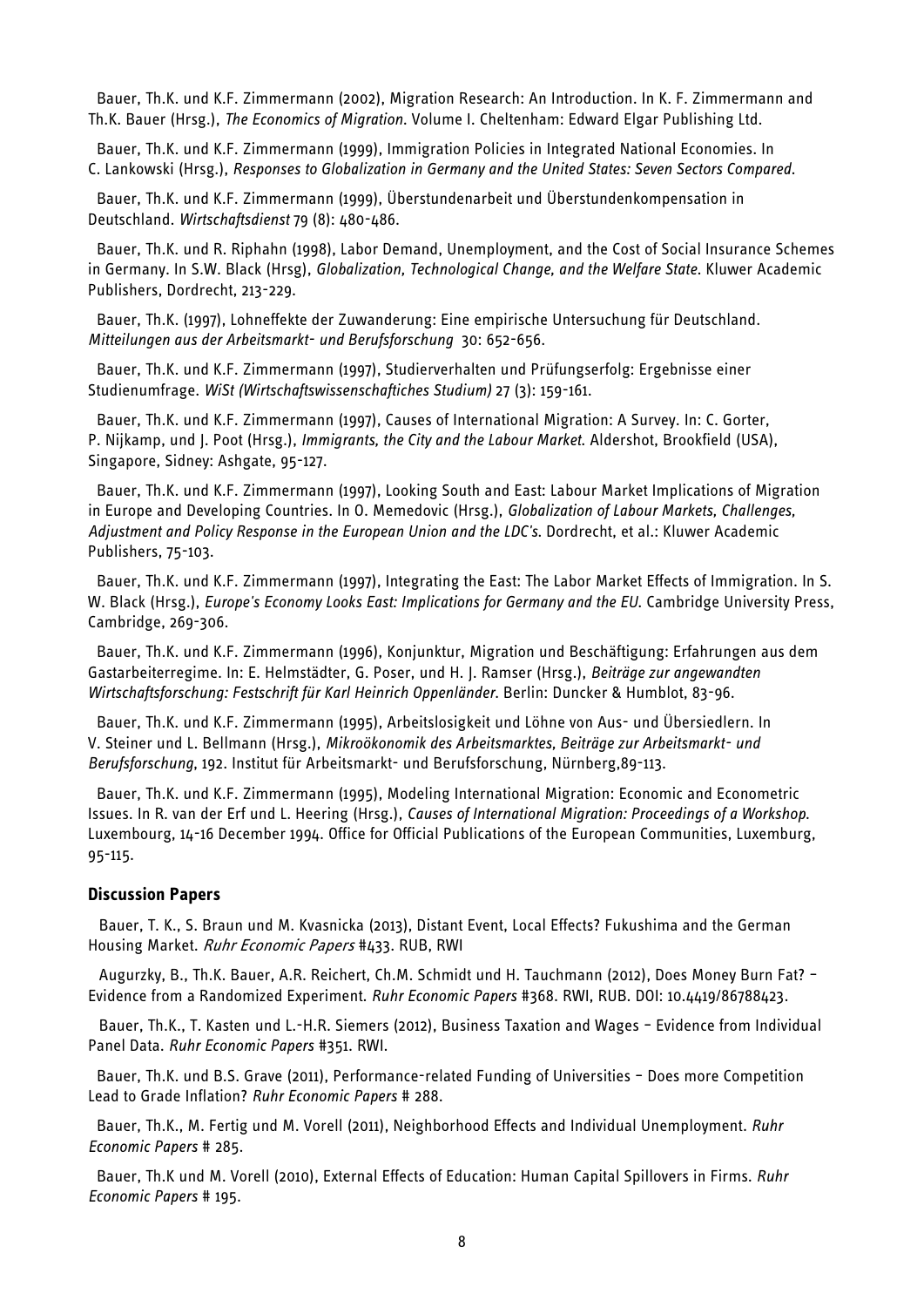Bachmann, R., Th.K. Bauer und P. David (2010), Labor Market Entry Conditions, Wages and Job Mobility. *Ruhr Economic Papers* # 188 und *IZA Discussion Paper* # 4965, Bonn.

Basilio, L. und Th.K. Bauer (2010), Transferability of Human Capital and Immigrant Assimilation. *Ruhr Economic Papers* # 164.

Augurzky, B. Th.K. Bauer und S. Schaffner (2006), Copayments in the German Health System – Do They Work? *RWI Discussion Papers* # 43.

Bauer, Th.K. (2003), Flexible Workplace Practices and Labor Productivity. *IZA Discussion Paper* # 700, Bonn.

Bauer, Th.K. und S. Bender (2001), Flexible Work Systems and the Structure of Wages: Evidence from Matched Employer-Employee Data. *IZA Discussion Paper* # 353, Bonn und *CEPR Discussion Paper* #2980, London.

Bauer Th.K. und K.F. Zimmermann (1999), Occupational Mobility of Ethnic Migrants. *IZA Discussion Paper* # 58, Bonn.

Bauer Th.K. und K.F. Zimmermann (1998), Learning Efficiency of Economic Students. *IZA Discussion Paper* # 23, Bonn.

Bauer Th.K. A. Million, R. Rotte und K.F. Zimmermann (1998), Immigrant Labor and Workplace Safety: A Bivariate Count Data Approach. *IZA Discussion Paper* # 16*,* Bonn.

Bauer Th.K. und I. Gang (1998), Temporary Migrants from Egypt: How Long Do They Stay Abroad? *CERP Discussion Paper* # 2003, London.

#### **Policy related publications**

Bauer, Th.K. (2011), Neue Chancen durch Kasernen-Schließungen. *WAZ – Montagsökonom* 2011 (24.10.)

Bauer, Th.K. (2010), Erzwungener Verzicht. *WirtschaftsWoche* 2010 (30.10.)

Bauer, Th.K. (2010), Wehr- und Zivildienst sind ein volkswirtschaftliches Minusgeschäft. Aus ökonomischer Sicht gibt es keine Gründe für Ihren Erhalt. *WirtschaftsWoche* (44): 44.

Bauer, Th.K. und Ch.M. Schmidt (2010), Wehrpflicht und Zivildienst a.D. – Warum das Ende der Zwangsverpflichtung ein Gewinn für die Gesellschaft ist. *RWI Positionen* Nr. 39.

Bauer, Th.K., A. Schmucker und M. Vorell (2008), Beschäftigungsbeitrag von kleinen und mittleren Unternehmen – Viel Umschlag, wenig Gewinn. *IAB Kurzbericht* 23, Nürnberg.

Bachmann R., Th.K. Bauer, J. Kluve ans Ch.M. Schmidt (2008), Sind Mindestlöhne wirklich eine Option für Deutschland? Erste Ergebnisse zu den Auswirkungen des Postmindestlohns. *ifo Schnelldienst* 10:3-8.

Bauer, Th.K. (2007), Ungerechte Gerechtigkeit. *ifo Schnelldienst* 23: 16-19.

Bauer, Th.K. (2005), Ökonomische Kosten und Nutzen der Zuwanderung. *Das Akademieprogramm der Otto Benecke Stiftung e.V.*, 14-15.

Bauer, Th.K., S. Bender und H. Bonin (2005), Beschäftigungseffekte des Kündigungsschutzes. *IZA Compact.* Bonn.

Bauer, Th.K., S. Bender und H. Bonin (2004), Arbeitsmarktreformen: Betriebe reagieren kaum auf Änderungen beim Kündigungsschutz. *IAB Kurzbericht 15*, Nürnberg.

Bauer, Th.K. (2000), Arbeitsmarkteffekte der Zuwanderung nach Deutschland. *DIW Wochenbericht* (21): 327- 332.

Bauer, Th.K. und K.F. Zimmermann (2000), EU Eastward Enlargement, Immigration, and the Labor Market. *IZA Compact*, Bonn 1-3.

Bauer, Th.K. und K.F. Zimmermann (1999), Overtime Reduction: A Successful Concept to Increase Employment? *IZA Compact*, Bonn 1-3.

Bauer, Th.K. und K.F. Zimmermann (1996), Makroökonomie studieren: Konzept und Erfolg. *SELAPO-Reprint 9*, Universität München.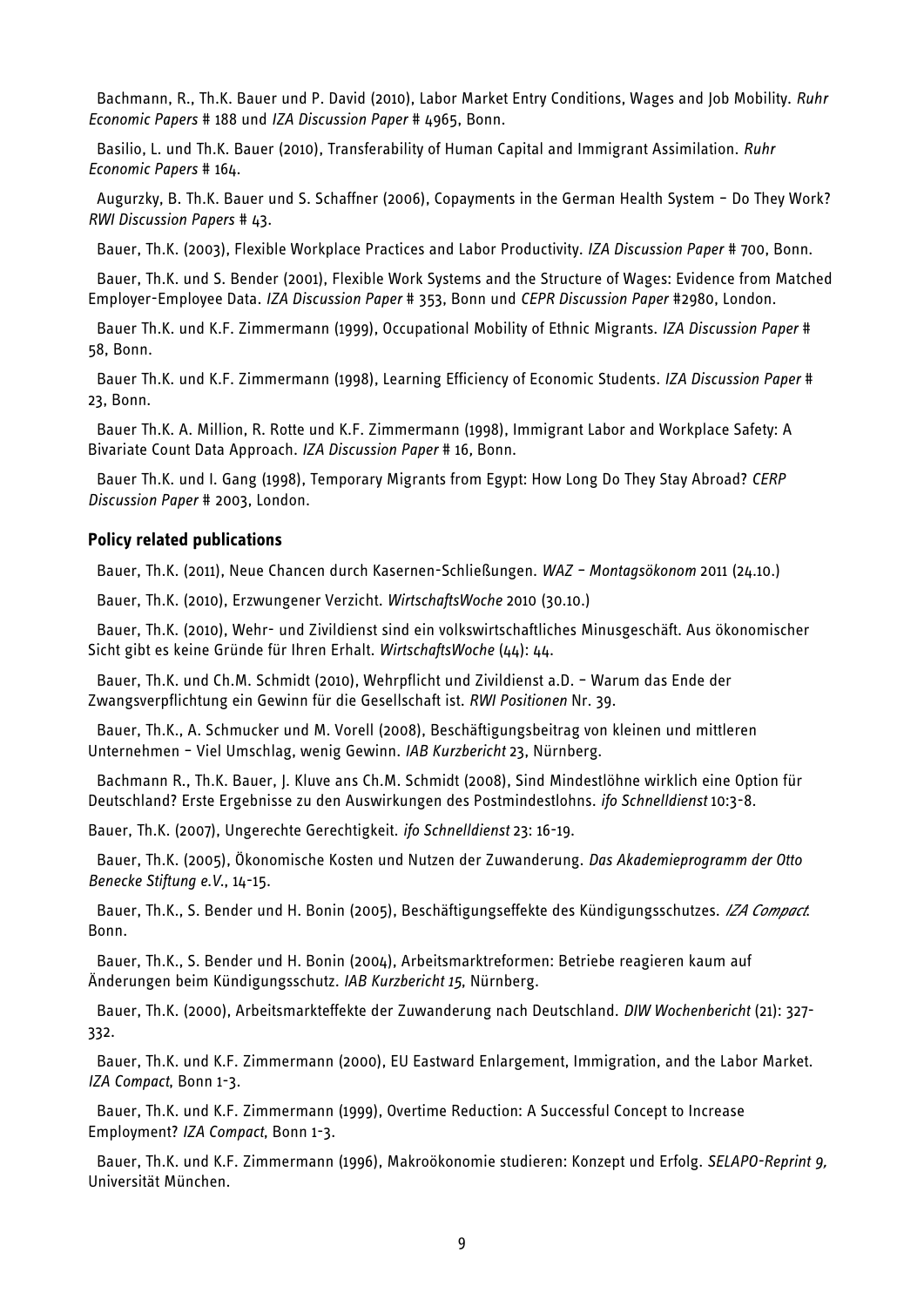# CONFERENCE AND SEMINAR PRESENTATIONS

| 2013 | British-Deutsche Expertenrunde zu Migrationsfragen: "Towards Integrated Outcomes? The<br>Management of Migration in Germany and the UK" (London)<br>Jahrestagung der Deutschen Statistischen Gesellschaft (DStatG) (Freiburg)<br>vbw-Kongress "Europäische Donauraumstrategie" (Passau)<br>Universität St. Gallen<br>ESPE-Konferenz (European Society for Population Economics): Annual Meeting (Aarhus,<br>Dänemark)<br>Melbourne Institute Seminar, University of Melbourne (Melbourne, Australien)<br>University Melbourne - Princeton University Workshop "International Perspectives on<br>Migration" (Melbourne, Australien)                                                                                                                                                                                                                                                                                                                                                                                                                                                                           |
|------|--------------------------------------------------------------------------------------------------------------------------------------------------------------------------------------------------------------------------------------------------------------------------------------------------------------------------------------------------------------------------------------------------------------------------------------------------------------------------------------------------------------------------------------------------------------------------------------------------------------------------------------------------------------------------------------------------------------------------------------------------------------------------------------------------------------------------------------------------------------------------------------------------------------------------------------------------------------------------------------------------------------------------------------------------------------------------------------------------------------|
| 2012 | Veranstaltungsreihe "Wir sind Deutschland" der Körber-Stiftung (Hamburg)<br>Immobiliendialog (Essen)<br>Jahrestreffen Gesellschaft Amicitia (Essen)<br>DStatG-Symposium (Berlin)<br>Kamingespräch Theoretischer Ausschuss des Vereins für Socialpolitik (Günzburg)<br>Fachkräfte-Konferenz der Wirtschaftsförderung Dortmund (Dortmund)<br>11th IZA/SOLE Transatlantic Meeting (Buch/Ammersee)<br>VWL-Kolloquium der Ruhr-Universität Bochum (Bochum)<br>ESPE-Konferenz (European Society for Population Economics): Annual Meeting (Bern,<br>Schweiz)<br>Konferenz "10 Jahre FDZ" der statistischen Ämter des Bundes und der Länder (Berlin)<br>EALE (European Association of Labor Economists): Annual Meeting, (Bonn)<br>Human Ressource Forum von Richmond Italia (Gubbio, Italien)<br>Bad Ragaz Group: Metting 2012 von A.T. Kearney (Bad Ragaz, Schweiz)<br>Wohnungswirtschaftliches Seminar der Universität Mannheim (Mannheim)<br>Kongress "Dialog schafft Zukunft - Wirtschaftsstandort NRW 2020" (Düsseldorf)<br>5. Interdisziplinärer Ph.D. Workshops des Graduiertenprogramms des IAB (Nürnberg) |
| 2011 | Annual Meeting Gesellschaft Amicitia (Duisburg, Germany)<br>vbw - Die bayerische Wirtschaft (München, Germany)<br>ESPE (European Society for Population Economics): 26 <sup>th</sup> Annual Meeting (Hangzhou, China)<br>ESF-Jahresveranstaltung, Hessisches Sozialministerium (Frankfurt, Germany)<br>Ausschuss für Bevölkerungsökonomie des Vereins für Socialpolitik (Mannheim, Germany)<br>Business-Talk, Agenturen für Arbeit Recklinghausen und Gelsenkirchen (Gladbeck,<br>Germany)<br>10. Expertenforum Mittelstand (Munich, Germany)<br>Auftaktveranstaltung Transparenzoffensive Immobilienwirtschaft (Berlin, Germany)<br>Lecture series Zentrum für Mittelmeerstudien, Ruhr-University (Bochum, Germany)<br>Studiengang Wirtschaftsjournalismus (Dortmund, Germany)                                                                                                                                                                                                                                                                                                                              |
| 2010 | Annual Meeting Gesellschaft Amicitia (Essen, Germany)<br>Kongress der Landesregierung Nordrhein-Westfalen "Soziale Marktwirtschaft im<br>demographischen Wandel" (Düsseldorf, Germany)<br>Arbeitstreffen des DFG-Programms "Flexibilisierungspotenziale bei heterogenen<br>Arbeitsmärkten (Mannheim, Germany)<br>ESPE (European Society for Population Economics): 25 <sup>th</sup> Annual Meeting (Essen, Germany)<br>EALE (European Association of Labor Economists) - SOLE (Society of Labor Economists): 3rd<br>World Conference (London, UK)<br>Verein für Socialpolitik: Annual Meeting 2010 (Kiel, Germany)<br>University Köln (Cologne, Germany)<br>International Chamber of Commerce (Essen, Germany)<br>Capgemini sd&m (Essen, Germany)                                                                                                                                                                                                                                                                                                                                                            |
| 2009 | Ausschuss für Bevölkerungsökonomie des Vereins für Socialpolitik (Essen, Germany)                                                                                                                                                                                                                                                                                                                                                                                                                                                                                                                                                                                                                                                                                                                                                                                                                                                                                                                                                                                                                            |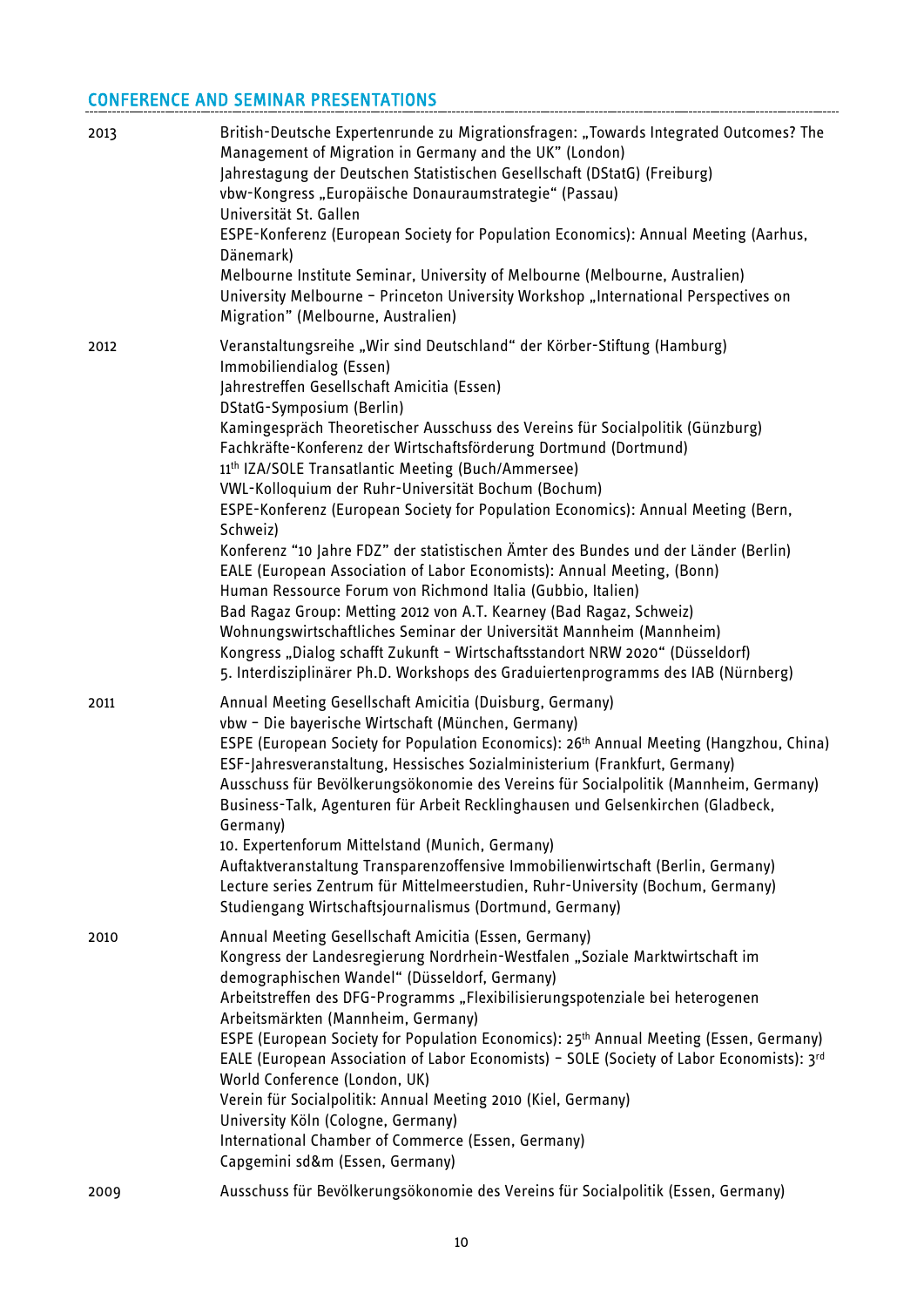|      | ETH Zürich (Zurich, Switzerland)<br>5 <sup>th</sup> International Workshop "Inequality and Poverty in the Global Economy", ZEW<br>(Mannheim, Germany)<br>Ascanen-Seminar (Vallendar, Germany)<br>Policy Forum "Searching for Answer: The Labor Market Policy Response to the Global<br>Financial and Economic Crisis with Special Reference to Developing Countries", World<br>Bank, gtz and IZA (Bonn, Germany)<br>4 <sup>th</sup> European Workshop: "Labor Market and Demographic Change" (Vienna, Austria)<br>Real Estate Forum Rhein-Ruhr (Düsseldorf, Germany)<br>ESPE (European Society for Population Economics): 24th Annual Meeting (Sevilla, Spain)<br>IZA Conference "The Economics of Minimum Wage" (Berlin, Germany)<br>6th BME Netzwerkforum Logistik (Cologne, Germany)<br>STARTER Consult e.V. (Essen, Germany)<br>11 <sup>th</sup> Workshop of the DFG-Programm "Flexibilisierungspotenziale bei heterogenen<br>Arbeitsmärkten" (Berlin, Germany)<br>Conference "Demographischer Wandel und Migration: Risiken und Chancen für Europa?"<br>Akademie für Politische Bildung (Tutzing, Germany) |
|------|-----------------------------------------------------------------------------------------------------------------------------------------------------------------------------------------------------------------------------------------------------------------------------------------------------------------------------------------------------------------------------------------------------------------------------------------------------------------------------------------------------------------------------------------------------------------------------------------------------------------------------------------------------------------------------------------------------------------------------------------------------------------------------------------------------------------------------------------------------------------------------------------------------------------------------------------------------------------------------------------------------------------------------------------------------------------------------------------------------------------|
| 2008 | University Hannover (Hannover, Germany)<br>5 <sup>th</sup> IZA Annual Migration Meeting (AM2) and Second IZA Migration Topic Week (Bonn,<br>Germany)<br>TU Dortmund University (Dortmund, Germany)<br>EALE (European Association of Labor Economists): Annual Meeting, (Amsterdam, The<br>Netherlands)<br>Verein für Socialpolitik: Annual Meeting 2008 (Klagenfurt, Austria)<br>University Duisburg-Essen (Duisburg, Germany)<br>Annual Meeting of the Bundesverband Metall (Hamburg, Germany)<br>Symposium, "Migration und Entwicklung", Zentrum für internationale Entwicklungs- und<br>Umweltforschung (ZEU), University Gießen (Gießen, Germany)<br>Ruhr-University Bochum (Bochum, Germany)                                                                                                                                                                                                                                                                                                                                                                                                               |
| 2007 | Akademie Franz Hitze Haus (Münster, Germany)<br>Mittelstandsforum Essen (Essen, Germany)<br>EALE (European Association of Labor Economists): Annual Meeting (Oslo, Norway)<br>European Commission, DG Employment, Social Affairs and Equal Opportunities,<br>Employment Analysis Unit (Brussels, Belgium)<br>7 <sup>th</sup> Workshop of the DFG-Programme "Flexibilisierungspotenziale bei heterogenen<br>Arbeitsmärkten" (Nürnberg, Germany)<br>Verein für Socialpolitik: Annual Meeting 2007 (München, Germany)                                                                                                                                                                                                                                                                                                                                                                                                                                                                                                                                                                                              |
| 2006 | Ausschuss für Bevölkerungsökonomie des Vereins für Socialpolitik (Frankfurt an der Oder,<br>Germany)<br>University Duisburg-Essen (Essen, Germany)<br>Wissenschaftsforum Ruhr: "Quo Vadis - Arbeitsmarkt im Ruhrgebiet" (Bochum, Germany)<br>IZA: Third IZA Annual Migration Meeting (AM2) (Bonn, Germany)<br>ESPE (European Society for Population Economics): 20 <sup>th</sup> Annual Meeting (Verona, Italy)<br>ESEM: 61 <sup>st</sup> European Meeting of the Econometric Society (Vienna, Austria)<br>EALE (European Association of Labor Economists): Annual Meeting (Prague, Czech<br>Republic)<br>Verein für Socialpolitik: Annual Meeting 2006 (Bayreuth, Germany)                                                                                                                                                                                                                                                                                                                                                                                                                                     |
| 2005 | Kommende Dortmund (Dortmund, Germany)<br>ESPE (European Society for Population Economics): 19th Annual Meeting (Paris, France)<br>University Erlangen-Nürnberg (Nürnberg, Germany)<br>IAB (Institut für Arbeitsmarkt- und Berufsforschung): 1st Nutzerkonferenz zu den Daten der<br>BA and des IAB (Nürnberg, Germany)<br>Verein für Socialpolitik: Annual Meeting 2005 (Bonn, Germany)                                                                                                                                                                                                                                                                                                                                                                                                                                                                                                                                                                                                                                                                                                                         |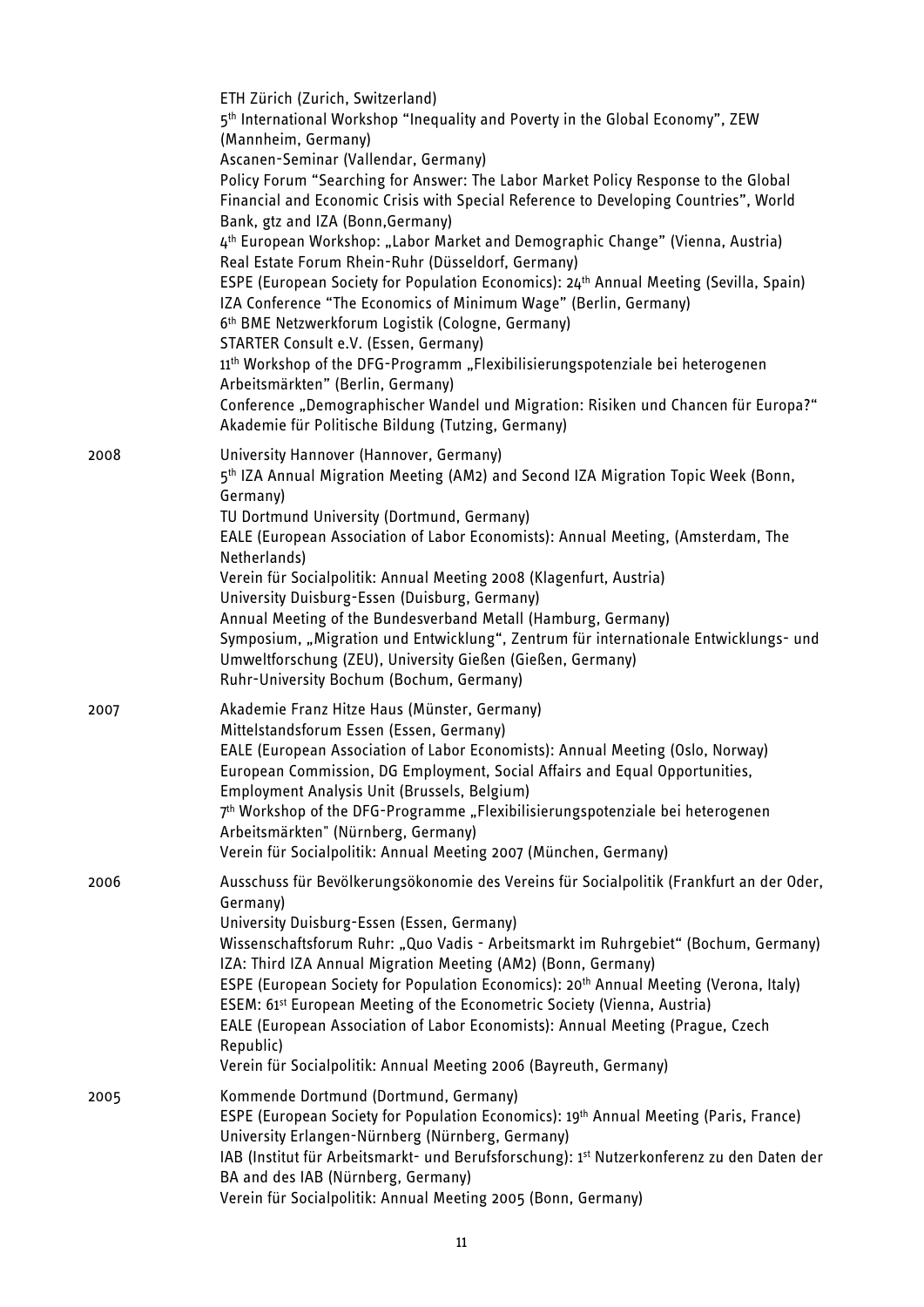|      | Cusanuswerk (Osnabrück, Germany)                                                                                                                                                                                                                                                                                                                                                                                                                                                                                                                                                                                                                                                                                                                                                                                                                                                                                                                                                                                                                                                                                                                                                                                                            |
|------|---------------------------------------------------------------------------------------------------------------------------------------------------------------------------------------------------------------------------------------------------------------------------------------------------------------------------------------------------------------------------------------------------------------------------------------------------------------------------------------------------------------------------------------------------------------------------------------------------------------------------------------------------------------------------------------------------------------------------------------------------------------------------------------------------------------------------------------------------------------------------------------------------------------------------------------------------------------------------------------------------------------------------------------------------------------------------------------------------------------------------------------------------------------------------------------------------------------------------------------------|
| 2004 | RWI: Brown Bag Seminar (Essen, Germany)<br>University Duisburg-Essen (Essen, Germany)<br>University Bochum (Bochum, Germany)<br>University Duisburg-Essen (Duisburg, Germany)<br>2 <sup>nd</sup> Konferenz für Sozial- und Wirtschaftsdaten (Wiesbaden, Germany)<br>ESPE (European Society for Population Economics): 18 <sup>th</sup> Annual Meeting (Bergen, Norway)<br>EEA (European Economic Association): 19th Annual Congress (Madrid, Spain)<br>EALE (European Association of Labor Economists): Annual Meeting (Lisbon, Portugal)<br>Verein für Socialpolitik: Annual Meeting 2004 (Dresden, Germany)                                                                                                                                                                                                                                                                                                                                                                                                                                                                                                                                                                                                                               |
| 2003 | Ausschuss für Bevölkerungsökonomie des Vereins für Socialpolitik (Berlin, Gerrmany)<br>CERGE-EI (Prag, Czech Republik)<br>IAB Research Seminar (Nürnberg, Germany)<br>Institut für empirische Wirtschaftsforschung, University Zürich (Zürich, Switzerland)<br>ESPE (European Society for Population Economics): 17th Annual Meeting (New York, USA)<br>ESEM: 58 <sup>th</sup> European Meeting of the Econometric Society 2003 (Stockholm, Sweden)<br>EALE (European Association of Labor Economists): Annual Meeting (Seville, Spain)                                                                                                                                                                                                                                                                                                                                                                                                                                                                                                                                                                                                                                                                                                     |
| 2002 | Ausschuss für Bevölkerungsökonomie des Vereins für Socialpolitik (Wittenberg, Germany)<br>Public Lecture Economic Policy Issues - Immigration Policy, Australian National University<br>(Canberra, Australia)<br>Research School of Social Sciences (RSSS) an der Australian National University (Canberra,<br>Australia)<br>New Zealand Department of Labor: New Zealand Conference on Database Integration and<br>Linked Employer-Employee Data (Wellington, New Zealand)<br>University Heidelberg (Heidelberg, Germany)<br>CEPR (Centre for Economic Policy Research) and IZA Conference: "European Summer<br>Symposium in Labour Economics" (Buch am Ammersee, Germany)<br>Verein für Socialpolitik: Annual Meeting 2002 (Innsbruck, Austria)<br>Institute Francais des Relations Internationales (ifri): Globalization, Innovation and<br>Employment: France, Germany and the US - A Comparison (Paris, France)<br>IZA Brown Bag Seminar (Bonn, Germany)<br>Deutsches Institut für Wirtschaftsforschung (DIW) (Berlin, Germany)                                                                                                                                                                                                        |
| 2001 | Allied Social Science Associations: Annual Meetings 2001 (New Orleans, USA)<br>IZA Brown-Bag Seminar (Bonn, Germany)<br>LABORatorio R. Revelli: The Costs of Labour Market Flexibility, Moncalieri (Turin, Italy)<br>Ausschuss für Bevölkerungsökonomie des Vereins für Socialpolitik (Heidelberg, Germany)<br>Rockwool Foundation (Copenhagen, Denmark)<br>Friedrich-Ebert-Stiftung: "Teilzeitbeschäftigung - warum? Ökonomische Argumente für<br>Betriebe, Argumente für Belegschaft und Region (Heppenheim, Germany)<br>Gruppe Volkswirtschaft der HypoVereinsbank (München, Germany)<br>Arbeitsgruppensitzung der Unabhängigen Kommission Zuwanderung (Berlin, Germany)<br>CCIS, University of California, San Diego/USA, -- Society of Labor Economists (SOLE):<br>"Annual Meetings 2001" (Austin, USA)<br>CEPR (Centre for Economic Policy Research) and IZA Conference: European Summer<br>Symposium in Labour Economics (Buch am Ammersee, Germany)<br>University of Pompeu Fabra (Barcelona, Spain)<br>Econometric Society: 56 <sup>th</sup> European Meeting of the Econometric Society (ESEM) (Lausanne,<br>Switzerland)<br>Verein für Socialpolitik: Annual Meeting 2001 - Wettbewerb der Institutionen (Magdeburg,<br>Germany) |
| 2000 | IZA (Institute for the Study of Labor): Ethnic Migrants in Labor Market and Society:<br>Integration Experience in Comparison (Bonn, Germany)<br>Vortragsreihe des WirtschaftsForum der Sozialdemokratie München (München, Germany)                                                                                                                                                                                                                                                                                                                                                                                                                                                                                                                                                                                                                                                                                                                                                                                                                                                                                                                                                                                                          |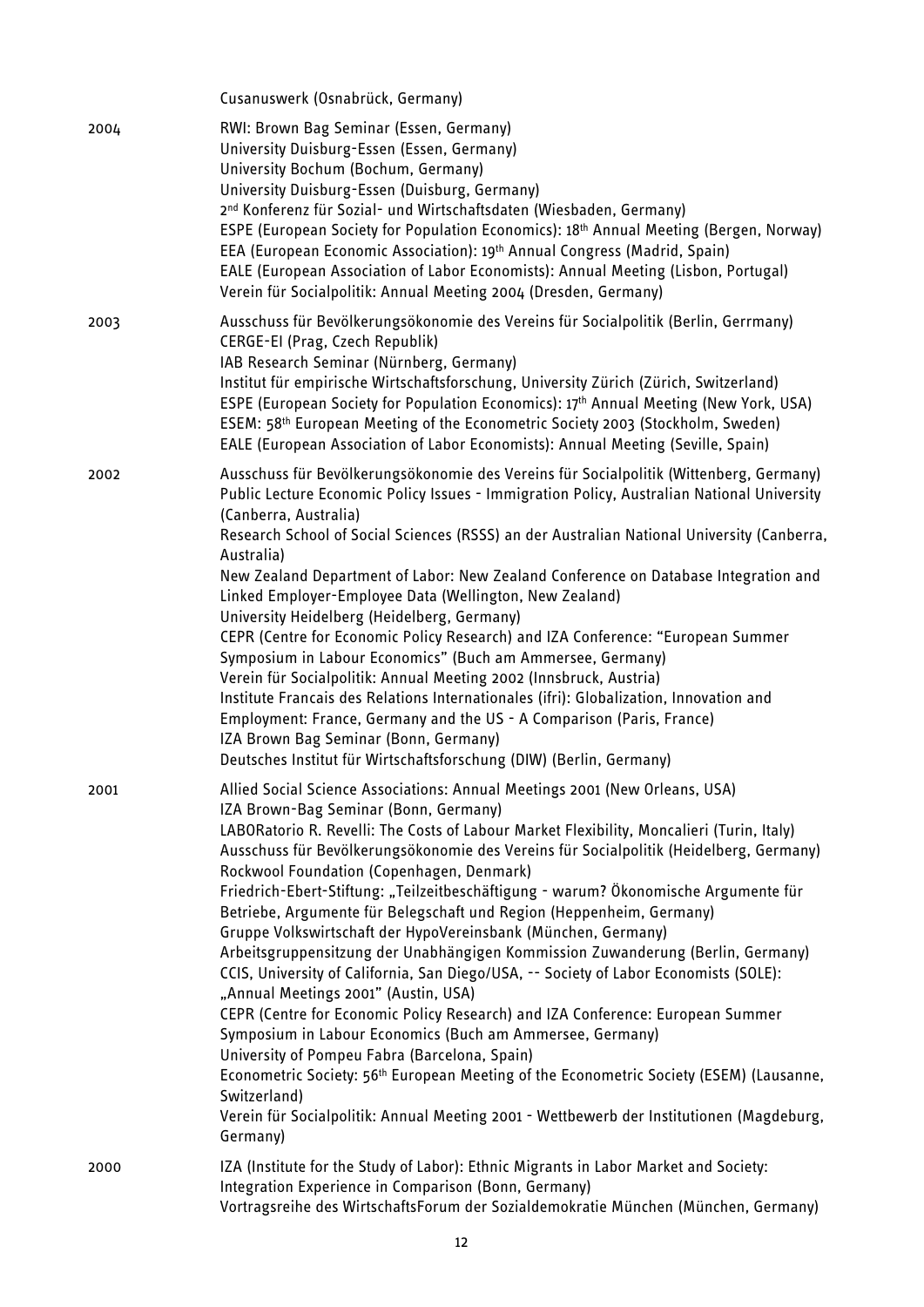|      | Ausschuss für Bevölkerungsökonomie des Vereins für Socialpolitik (Zürich, Switzerland)<br>CEMFI (Madrid, Spain)<br>ESF (European Science Foundation): Migration and Development: Second-Generation<br>Immigrants and the Transition to Ethnic Minorities (Acquafredda di Maratea, Italy)<br>ESPE (European Society for Population Economics): 14th Annual Meeting (Bonn, Germany)<br>IEA (International Economic Association): Globalisation and Labour Markets (Nottingham,<br>UK)<br>Friedrich-Ebert-Stiftung and Initiativkreis Wirtschaft - Junge Führungskräfte für die SPD:<br>Podiumsdiskussion Zukunft der Arbeit (Rüsselsheim, Germany)<br>Verein für Socialpolitik: Annual Meeting 2000 (Berlin, Germany)<br>CEPR (Centre for Economic Policy Research) and IZA Conference: European Summer<br>Symposium in Labour Economics (Buch am Ammersee, Germany)<br>IZA (Institute for the Study of Labor): Organizational Change and Its Implications for the<br>Labor Market (Bonn, Germany)<br>IZA (Institute for the Study of Labor): Labour Market Analysis Using Matched Employer-<br>Employee Data Sets (Bonn, Germany) |
|------|----------------------------------------------------------------------------------------------------------------------------------------------------------------------------------------------------------------------------------------------------------------------------------------------------------------------------------------------------------------------------------------------------------------------------------------------------------------------------------------------------------------------------------------------------------------------------------------------------------------------------------------------------------------------------------------------------------------------------------------------------------------------------------------------------------------------------------------------------------------------------------------------------------------------------------------------------------------------------------------------------------------------------------------------------------------------------------------------------------------------------------|
| 1999 | Department for Education and Employment (London, England)<br>Maastricht University (Maastricht, The Netherlands)<br>CIM (Centre for Research in Social Integration and Marginalization): TSER Workshop on<br>Return Migration and the Employment and Wages of Immigrants (Copenhagen, Denmark)<br>ESPE (European Society for Population Economics): 13 <sup>th</sup> Annual Meeting (Torino, Italy)<br>EEA (European Economic Association): 14th Annual Congress (Santiago de Compostela,<br>Spain)                                                                                                                                                                                                                                                                                                                                                                                                                                                                                                                                                                                                                              |
|      | EALE (European Association of Labour Economists): Eleventh Annual Meeting (Regensburg,<br>Germany)<br>CEPR (Centre for Economic Policy Research) and IZA Conference: European Summer<br>Symposium in Labour Economics (Buch am Ammersee, Germany)<br>Verein für Socialpolitik: Annual Meeting 1999 - Die Erweiterung der EU (Mainz, Germany)<br>CEPR (Centre for Economic Policy Research): Marginal Labour Markets in Metropolitan<br>Areas (Dublin, Ireland)                                                                                                                                                                                                                                                                                                                                                                                                                                                                                                                                                                                                                                                                   |
| 1998 | University of Guelph (Guelph, Canada)<br>McMaster University (Hamilton, Canada)<br>GIF (German Israeli Foundation): Immigrants and Their Transition to a New Labor Market<br>(Tel Aviv, Israel)<br>PAA (Population Association of America): Annual Meeting of the Population Association of<br>America (Chicago, USA)<br>University of Illinois at Chicago, Chicago/USA, April 1998. - Rutgers University (Newark,<br>USA)<br>ESF (European Science Foundation): Migration and Development: First Generation<br>Immigration, Labour Demand and the Dynamics of Social Exclusion (Esphino/Portugal)<br>University of California at Davis (Davis, USA)<br>Simon Fraser University (Vancouver, Canada)<br>CEPR (Centre for Economic Policy Research): Metropolitan Economic Performance (Lisbon,<br>Portugal)<br>Metropolis International Project Team: 3rd International Metropolis Conference (Zichron<br>Yaakov, Israel)                                                                                                                                                                                                         |
| 1997 | IAB (Institut für Arbeitsmarkt- und Berufsforschung) and ZEW (Zentrum für Europäische<br>Wirtschaftsforschung): IABs-User Conference (Mannheim, Germany)<br>Tel-Aviv University (Tel-Aviv/Israel)<br>CES (Center for Economic Studies): Workshop on Standardization (Munich, Germany)<br>ESPE (European Society for Population Economics): 11th Annual Meeting (Colchester, UK)<br>Amnesty International, Asylseminar (Bernried, Germany)<br>Rutgers University, New Brunswick/USA, October 1997. -- CEPR (Centre for Economic Policy<br>Research): European Migration: What Do We Know? (Munich, Germany)                                                                                                                                                                                                                                                                                                                                                                                                                                                                                                                       |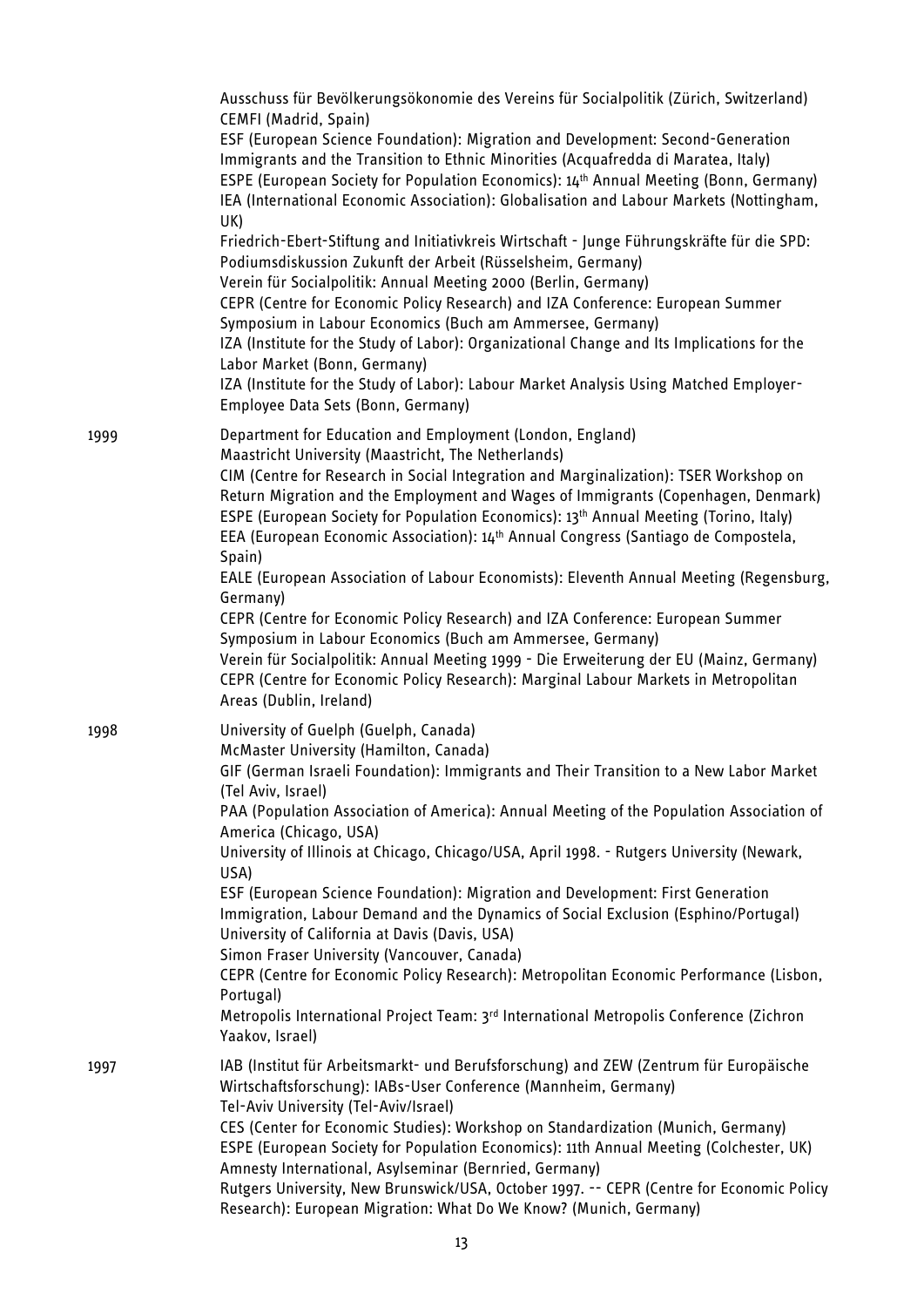| 1996 | Paneuropa-Jugend Deutschland (Munich, Germany)<br>ESF (European Science Foundation): Migration, Development and Policy (Mont Sainte Odile,<br>France)<br>University Heidelberg (Heidelberg, Germany)<br>Rutgers University (New Brunswick/USA)<br>University Munich (Munich, Germany)                                                                                                                                                                                                                                                         |
|------|-----------------------------------------------------------------------------------------------------------------------------------------------------------------------------------------------------------------------------------------------------------------------------------------------------------------------------------------------------------------------------------------------------------------------------------------------------------------------------------------------------------------------------------------------|
| 1995 | AICGS (American Institute for Contemporary German Studies): Europe's Economy Looks<br>East: Implications for the EU and Germany (Washington, USA)<br>ESPE (European Society for Population Economics): 9th Annual Meeting (Lisbon, Portugal)<br>IAB (Institut für Arbeitsmarkt- und Berufsforschung) and ZEW (Zentrum für Europäische<br>Wirtschaftsforschung): Mikroökonomik des Arbeitsmarktes (Bad Dürkheim, Germany)<br>CEPR (Centre for Economic Policy Research): The Political Economics of Illegal Immigration<br>(Halkidiki, Greece) |

# TEACHING EXPERIENCE

| 2013/2014 | Einführung in die Empirische Wirtschaftsforschung (Introduction to Empirical Economics),<br>Ruhr-University Bochum<br>Seminar zur Empirischen Wirtschaftsforschung, Ruhr-University Bochum<br>Economics of Migration, Ruhr Graduate School in Economics (RGSEcon)                                                                    |
|-----------|--------------------------------------------------------------------------------------------------------------------------------------------------------------------------------------------------------------------------------------------------------------------------------------------------------------------------------------|
| 2012/2013 | Einführung in die Empirische Wirtschaftsforschung, Ruhr-Universität Bochum<br>Seminar zur Empirischen Wirtschaftsforschung, Ruhr-Universität Bochum<br>Econometric Evaluation of Economic Policies, Ruhr-Universität Bochum                                                                                                          |
| 2012      | Labor Economics, Ruhr-Universität Bochum<br>Mikroökonometrie, Ruhr-Universität Bochum<br>Seminar zur Empirischen Wirtschaftsforschung, Ruhr-Universität Bochum<br>Seminar Mikroökonometrie, Ruhr-Universität Bochum<br>Economics of Migration, Ruhr-Universität Bochum                                                               |
| 2011/2012 | Einführung in die Empirische Wirtschaftsforschung (Introduction to Empirical Economics),<br>Ruhr-University Bochum<br>Seminar zur Empirischen Wirtschaftsforschung, Ruhr-University Bochum<br>Economics of Migration, Ruhr Graduate School in Economics (RGSEcon)<br>Econometrics I, Ruhr Graduate School in Economics (RGS Econ)    |
| 2010/2011 | Einführung in die Empirische Wirtschaftsforschung (Introduction to Empirical Economics),<br><b>Ruhr-University Bochum</b><br>Seminar zur Empirischen Wirtschaftsforschung, Ruhr-University Bochum<br>Econometric Evaluation of Economic Policies, Ruhr-University Bochum                                                             |
| 2010      | Labor Economics<br>Seminar Labor Economics                                                                                                                                                                                                                                                                                           |
| 2009/2010 | Einführung in die Empirische Wirtschaftsforschung (Introduction to Empirical Economics),<br>Ruhr-University Bochum<br>Arbeitsmarktökonomik (Labor Economics), Ruhr-University Bochum<br>Seminar zur Empirischen Wirtschaftsforschung, Ruhr-University Bochum<br>Economics of Migration, Ruhr Graduate School in Economics (RGSEcon)  |
| 2009      | Mikroökometrie (Microeconometrics), Ruhr-University Bochum<br>Econometric Evaluation of Economic Policies, Ruhr-University Bochum                                                                                                                                                                                                    |
| 2008/2009 | Einführung in die Empirische Wirtschaftsforschung (Introduction to Empirical Economics),<br>Ruhr-University Bochum<br>Arbeitsmarktökonomik (Labor Economics), Ruhr-University Bochum<br>Seminar zur Empirischen Wirtschaftsforschung, Ruhr-University Bochum<br>Economics of Migration, Ruhr Graduate School in Economics (RGS Econ) |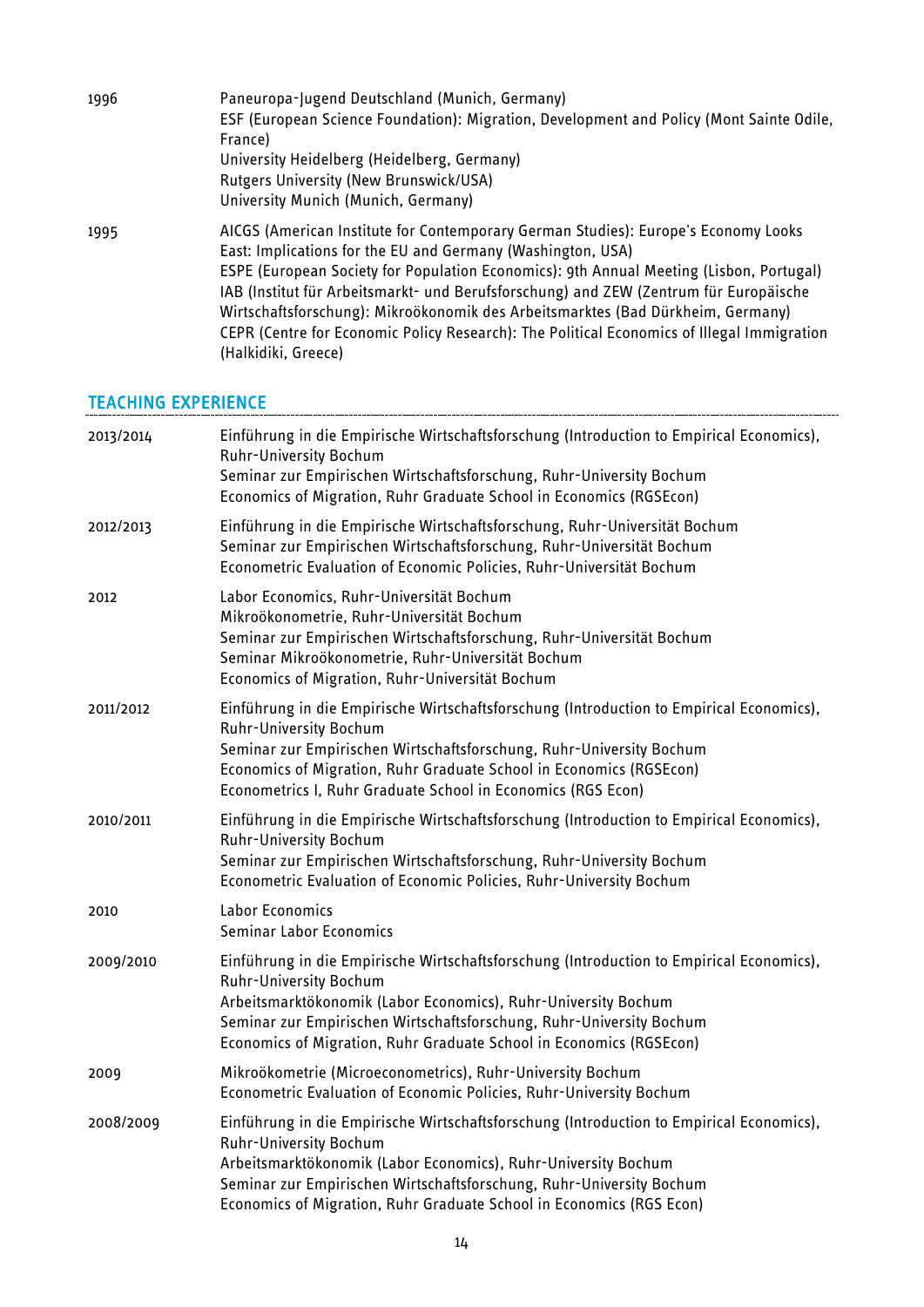|           | Econometrics I, Ruhr Graduate School in Economics (RGS Econ)                                                                                                                                                                                                                                                                                                                                                                                                                       |
|-----------|------------------------------------------------------------------------------------------------------------------------------------------------------------------------------------------------------------------------------------------------------------------------------------------------------------------------------------------------------------------------------------------------------------------------------------------------------------------------------------|
| 2007/2008 | Einführung in die Empirische Wirtschaftsforschung (Introduction to Empirical Economics),<br>Ruhr-University Bochum<br>Spezielle Probleme der Empirischen Wirtschaftsforschung (Empirical Economics: Special<br>Problems), Ruhr-University Bochum<br>Econometrics I, Ruhr Graduate School in Economics (RGS Econ)                                                                                                                                                                   |
| 2007      | Arbeitsmarktökonomik (Labor Economics), Ruhr-University Bochum<br>Empirische Makroökonomik (Empirical Macroeconomics), Ruhr-University Bochum<br>Seminar zur Empirischen Wirtschaftsforschung, Ruhr-University Bochum<br>Labor and Population Economics, Ruhr Graduate School of Economics (RGS Econ)                                                                                                                                                                              |
| 2006/2007 | Einführung in die Empirische Wirtschaftsforschung (Introduction to Empirical Economics),<br><b>Ruhr-University Bochum</b><br>Spezielle Probleme der Empirischen Wirtschaftsforschung(Empirical Economics: Special<br>Problems), Ruhr-University Bochum<br>Seminar zur Empirischen Wirtschaftsforschung, Ruhr-University Bochum<br>Econometrics I, Ruhr Graduate School in Economics (RGS Econ)                                                                                     |
| 2006      | Arbeitsmarktökonomik (Labor Economics), Ruhr-University Bochum<br>Empirische Makroökonomik (Empirical Macroeconomics), Ruhr-University Bochum<br>Seminar zur Empirischen Wirtschaftsforschung, Ruhr-University Bochum<br>Seminar Ökonomie des Fußballs (Seminar Economics of Soccer), Ruhr-University Bochum<br>Empirical Evaluation of Economic Policy, Ruhr Graduate School of Economics (RGS Econ)                                                                              |
| 2005/2006 | Einführung in die Empirische Wirtschaftsforschung (Introduction to Empirical Economics),<br><b>Ruhr-University Bochum</b><br>Spezielle Probleme der Empirischen Wirtschaftsforschung(Empirical Economics: Special<br>Problems), Ruhr-University Bochum<br>Seminar zur Empirischen Wirtschaftsforschung, Ruhr-University Bochum<br>Econometrics I, Ruhr Graduate School in Economics (RGS Econ)                                                                                     |
| 2005      | Grundlagen der Regressionsanalyse (Introductory Econometrics), Ruhr-University Bochum<br>Empirische Makroökonomie (Empirical Macroeconomics), Ruhr-University Bochum<br>Seminar zur Empirischen Wirtschaftsforschung, Ruhr-University Bochum<br>Wirtschaftspolitik III: Arbeitsmarktpolitik (Labor Market Policy), Ruhr-University Bochum                                                                                                                                          |
| 2004/2005 | Einführung in die Empirische Wirtschaftsforschung(Introduction to Empirical Economics),<br>Ruhr-University Bochum<br>Spezielle Probleme der Empirischen Wirtschaftsforschung (Empirical Economics: Special<br>Problems), Ruhr-University Bochum<br>Bildungsökonomik (Economics of Economics), Ruhr-University Bochum<br>Seminar zur Empirischen Wirtschaftsforschung: Migration, Ruhr-University Bochum<br>Econometrics I, Ruhr Graduate School in Economics (RGS Econ)            |
| 2004      | Arbeitsmarktökonomik (Labor Economics), Ruhr-University Bochum<br>Empirische Makroökonomik (Empirical Macroeconomics), Ruhr-University Bochum<br>Seminar zur Empirischen Wirtschaftsforschung, Ruhr-University Bochum                                                                                                                                                                                                                                                              |
| 2003/2004 | Einführung in die Empirische Wirtschaftsforschung (Introduction to Empirical Economics),<br>Ruhr-University Bochum<br>Spezielle Probleme der Empirischen Wirtschaftsforschung (Empirical Economics: Special<br>Problems), Ruhr-University Bochum<br>Arbeitsmarktpolitik (Labor Market Policy), Ruhr-University Bochum<br>Praktikum zur Empirischen Wirtschaftsforschung, Ruhr-University Bochum<br>Seminar zur Empirischen Wirtschaftsforschung: Migration, Ruhr-University Bochum |
| 2003      | The Economics of Schooling, International Seminar, Zentralarchiv Köln                                                                                                                                                                                                                                                                                                                                                                                                              |
| 2002/2003 | Arbeitsmarktpolitik (Labor Market Policy), University Bonn                                                                                                                                                                                                                                                                                                                                                                                                                         |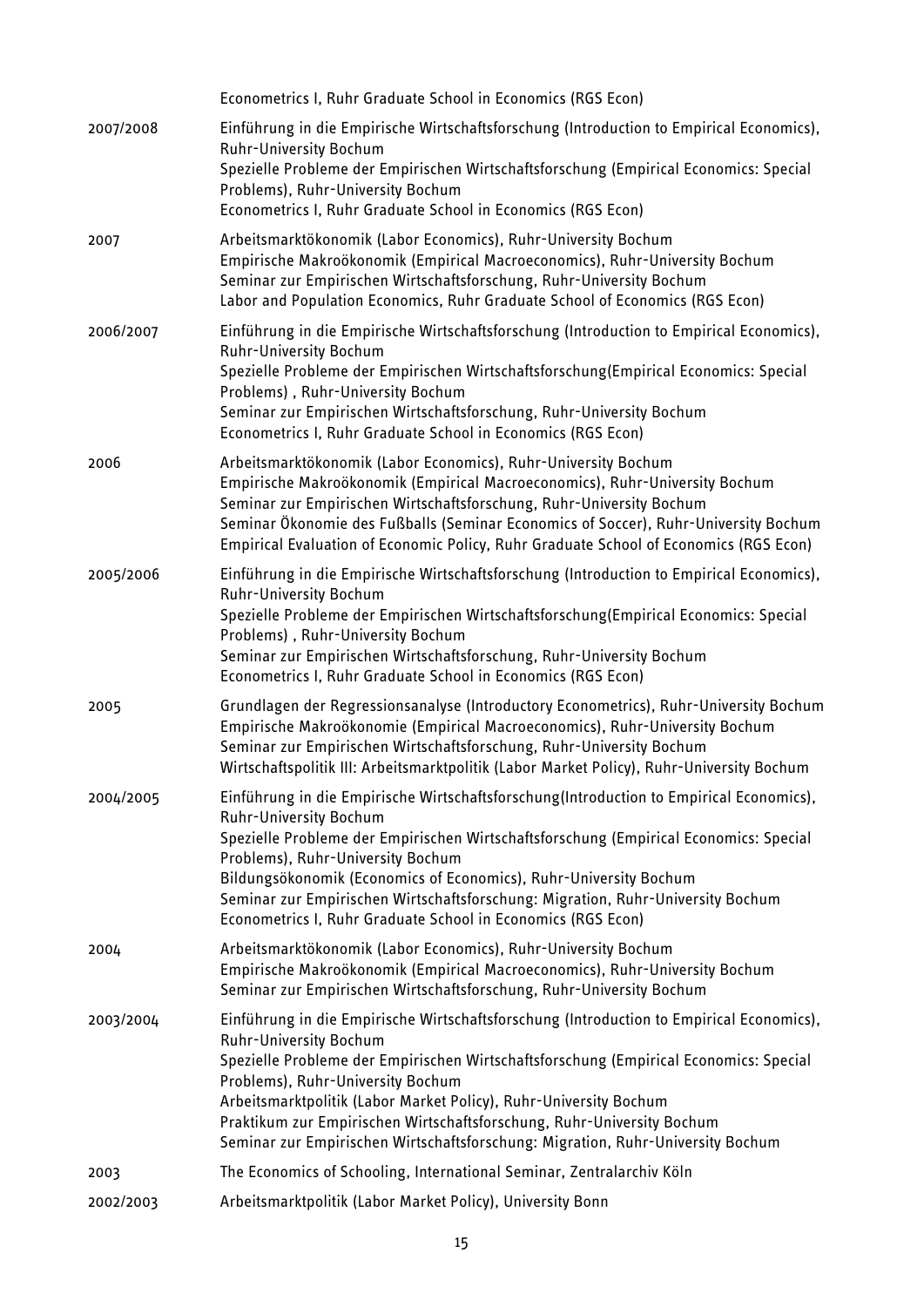| 1998           | Introductory Microeconomics (undergraduate), Rutgers University<br>Introductory Microeconomics (undergraduate), Rutgers University |
|----------------|------------------------------------------------------------------------------------------------------------------------------------|
| 1997           | Econometrics (undergraduate), Rutgers University                                                                                   |
| 1994-1996/1997 | Übungen Makroökonomie (Tutorial Macroeconomics) (Grundstudium), University München                                                 |

### ACADEMIC MANAGEMENT

| 2012       | Member of the Hiring Commission for the position of scientific director, Research Institute<br>for Regional and Urban Development (ILS), TU Dortmund                          |
|------------|-------------------------------------------------------------------------------------------------------------------------------------------------------------------------------|
| 2012       | Member of the Hiring Commission for the Professorship "Quantitative Analyse", Ruhr-<br>University Bochum                                                                      |
| 2011       | Member of the Teaching-Commission, Ruhr-University Bochum                                                                                                                     |
| 2009       | Chairman of the Hiring Commission for the Professorship, "Volkswirtschaftlehre,<br>insbesondere Angewandte Mikroökonomik (Applied Microeconomics)", Ruhr-University<br>Bochum |
| 2008       | Chairman of the Hiring Commission for the Professorship, "Macroeconomics", Ruhr-<br>University Bochum                                                                         |
| since 2009 | Chairman of the Commission on the Introduction of a Structural PhD-program-Ruhr-<br>University Bochum                                                                         |
| since 2008 | Member of the University-Commission "Teaching", Ruhr-University Bochum                                                                                                        |
| since 2004 | Member of the Board of Management of the Ruhr Graduate School in Economics (RGS<br>Econ)                                                                                      |
| 2007-2011  | Chairman of the Teaching-Commission, Ruhr-University Bochum                                                                                                                   |
| 2004       | Member of the founding commission of the Ruhr Graduate School in Economics (RGS Econ)                                                                                         |

# ACTIVITY IN ECONOMIC ASSOCIATION & RESEARCH NETWORKS

American Economic Association, Econometric Society, European Association of Labour Economists, European Society for Population Economics, Statistische Gesellschaft, Verein für Socialpolitik

| since 2008  | Treasurer of the European Society of Population Economics (ESPE)                                                  |
|-------------|-------------------------------------------------------------------------------------------------------------------|
| since 2005  | Member of the Statistical Board of the Federal Statistical Office                                                 |
| since 2005  | Member of the Executive Board: Wissenschaftsforum Ruhr                                                            |
| since 2003  | IZA Research Fellow, IZA, Bonn                                                                                    |
| since 2000  | Research Affiliate, Center for Comparative Immigration Studies (CCIS), University of<br>California-San Diego, USA |
| since 2000  | Member of the Bevölkerungsökonomischen Ausschusses beim Verein für Socialpolitik                                  |
| 1997 - 2007 | Research Affiliate, Centre for Economic Policy Research (CEPR), London                                            |
|             |                                                                                                                   |

# CONFERENCE / WORKSHOP / SEMINAR ORGANISATION

| 2009/2010 | Local organizer of the 24 <sup>th</sup> Annual meeting of the European Society for Population<br>Economics, June 2010, Essen (with Ch.M. Schmidt). |
|-----------|----------------------------------------------------------------------------------------------------------------------------------------------------|
| 2009      | Member of the program committee, 24 <sup>th</sup> European Economic Association Annual Congress,<br>Barcelona.                                     |
| 2008      | Member of the program committee, 23 <sup>th</sup> European Economic Association Annual Congress,<br>Mailand.                                       |